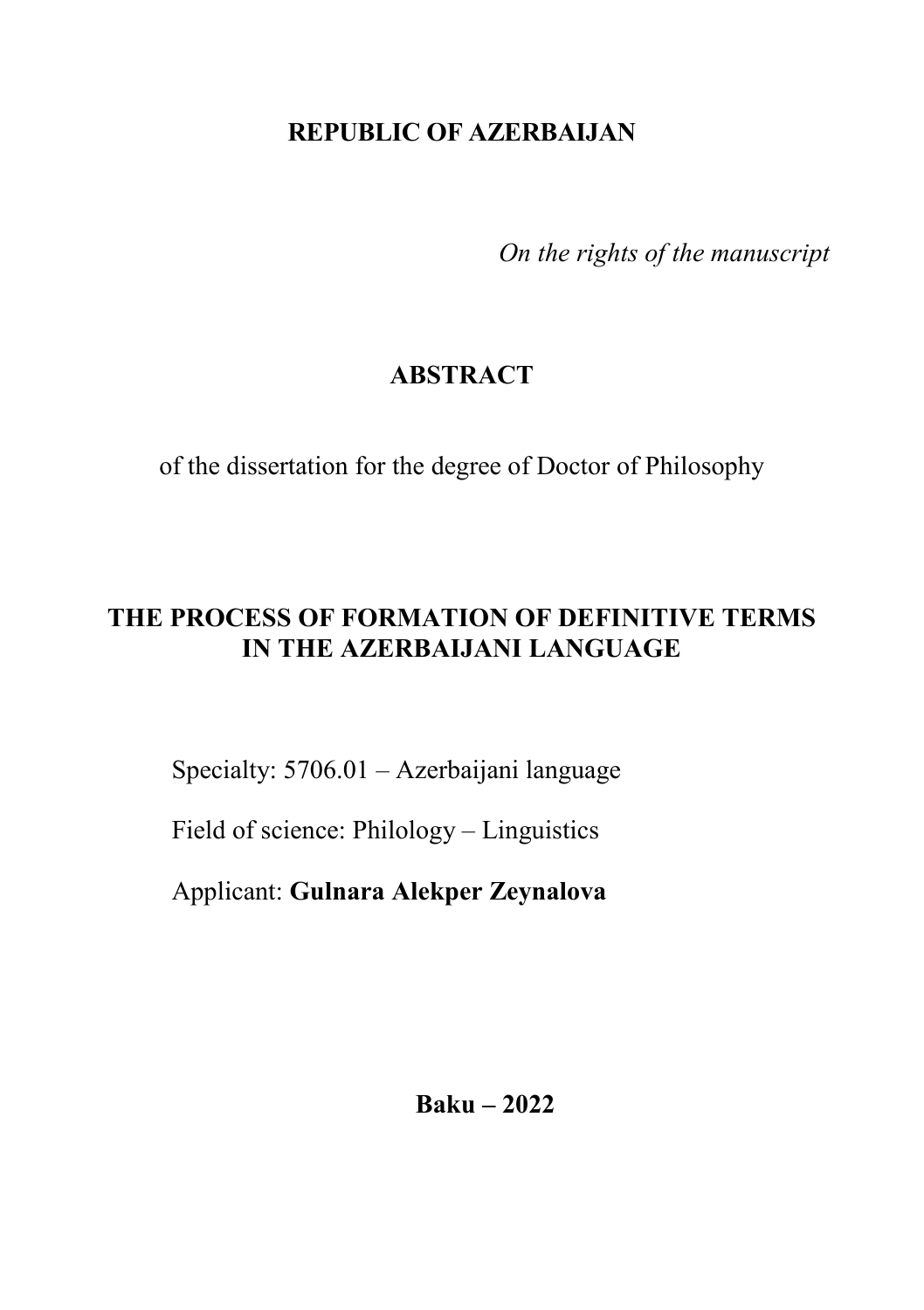The dissertation work was carried out at the Department of Terminology of Linguistics Institute named after Nasimi, Azerbaijan National Academy of Sciences.

**Sayali Allahverdi Sadigova**

**Official opponents:** Doctor of Philological Sciences, professor **CO** OF HOOGRAP SCIENCES, PROTEST

> Doctor of Philological Sciences, professor  **Hajar Emin Huseynova**

doc. Doctor of Philosophy in Philology **Habib Adil Mirzayev**

Dissertation council ED 1.06 of Supreme Attestation Commission under the President of the Republic of Azerbaijan operating at the Institute of Linguistics named after Nasimi of Azerbaijan National Academy of Sciences



Chairman of the scientific seminar:  $\overline{\phantom{a}}$  Doctor of Philological Sciences, Professor **Nadir Balaoghlan Mammadli**

Doctor of Philosophy on Philology, Associate Professor **Sevinj Yusif Mammadova**

Doctor of Philological Sciences, Professor **Nadir Balaoghlan Mammadli**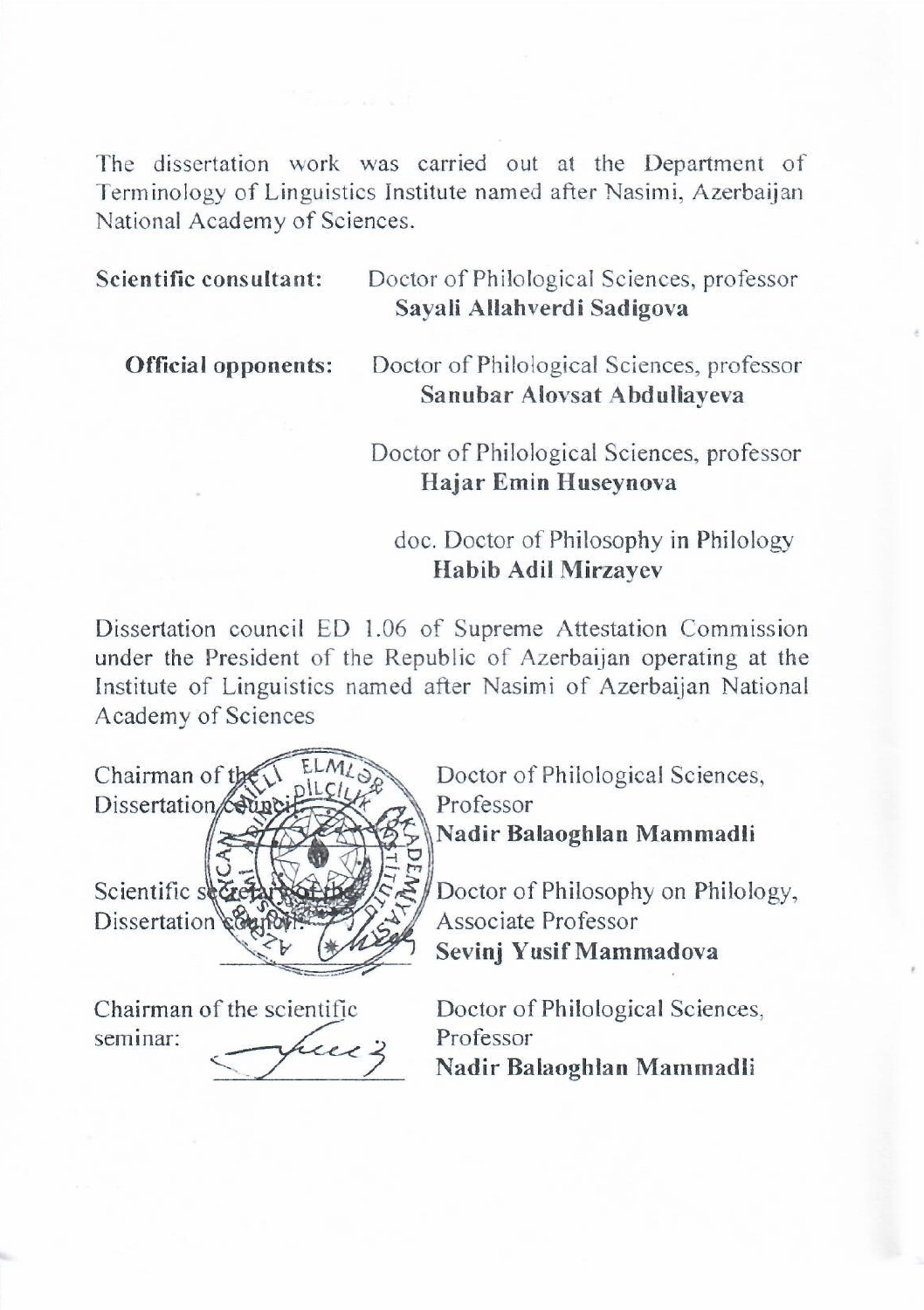#### **INTRODUCTION**

 **Actuality of the topic and the degree of the development.** In modern times, relating to the development of technology and fields of science, terminology in the Azerbaijani language is enriched. In the  $30s$  and  $50s$  of the  $20<sup>th</sup>$  century, nuclear physics, in the  $50s$  and 60s, the chemistry of synthetic fibers, theory of computer science, cybernetics, biophysics, etc. fields of science have emerged. Changes in social society, cultural, economic and scientific-technical spheres lead to the emergence of new terms. Theoretical knowledge is expressed in new concepts and terms, and the basic form of thinking is realized through understanding. Therefore, the level of development of all sciences is determined by the development of concepts and terms. There are constant changes in the development of sciences, new terms enter the field, the basic concepts of sciences go through comprehension again, and as a result, terminology develops. New fields of science suh as informatics, cybernetics, bionics, etc. also form their own terminological systems. The system of terms of each science field develops with new terms in content and form. Changes in social society and public life in modern times also lead to the emergence of new terms in language. All developing fields form new terms and functional features of their new types nominative (significative), informative, communicative, regulative, system-forming, definitive functions. Each innovation requires the formation of new terms. The requirement is not only the use of the term, but also defining of the main features of its content and form. Such a presentation conditions a new type of term, the most important of these is the precise designation of their explanation and naming them.

Terms are a unit of language and terminological system related to scientific thinking. Terms name numerous concepts. In science, terms are used to provide as much accuracy, objectivity, and laconic expression of concept as possible. In addition to the plan of content in the language of terms, there is also a plan of expression. These expressive plans are concentrated in the features notions, as well as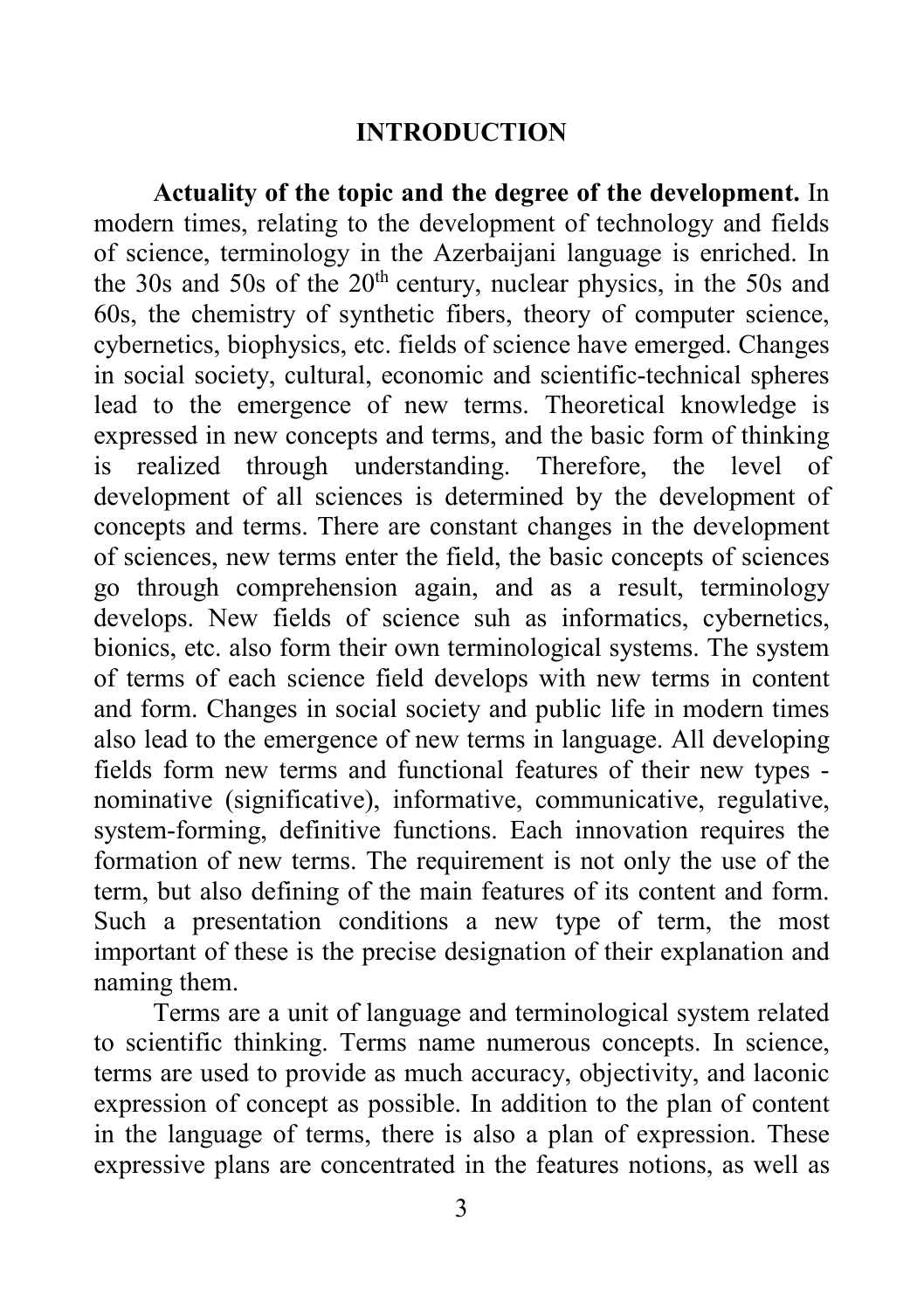in the form of the term. The designation of these features, i.e. defining them, is carried out by the definitive designation of the concept. In the process of being a term, the most important necessary and sufficient feature of the concept is represented. Lexical meaning appears in the expression of the concept in terms, and its main feature is reflected in the structure of various terms. Many linguistic, especially logical-linguistic problems of terminology in the Azerbaijani language have not been solved. One of the issues to be resolved, which is to some extent extralinguistic, is not determined a single definition of many basic concepts of science. In order to determine the essence of terms in the Azerbaijani language, it is necessary to study it in the background of the concept of definitiveness. This allows to designate of existing terminology, also the formation of the field scientific language, as well as the compliance of terminological processes with the requirements of scientific knowledge. The term has a number of designating objects. From this point of view, the main features of the term are defined. The relevance of such research is that the meaning boundaries of terms are designated by notion. Standardization is also based on the conditions of unification and optimization in scientific and technical terminology. From this point of view, it is necessary to clarify the definitive function and structural-semantic features of scientific and technical terms. The semantic models of each term existing in explanation appear. The optimal structure of the concept is determined and studied in terminology as a system. On the other hand, it is necessary that the concepts of the terms be expressed accurately and in accordance with their essence. Designating of these conditions allows linguistic analysis and unification of terminology, determining of features of standardization. All of these show that the study of the perfect, well-founded designation, definitive norm and mechanism inherent in the terms is one of the most important issues. In general, the essence of definitiveness, the typical features of directions of development of the term formation process and the study of its regularities are among the problems to be solved in linguistics. The solution of all these problems substantiates the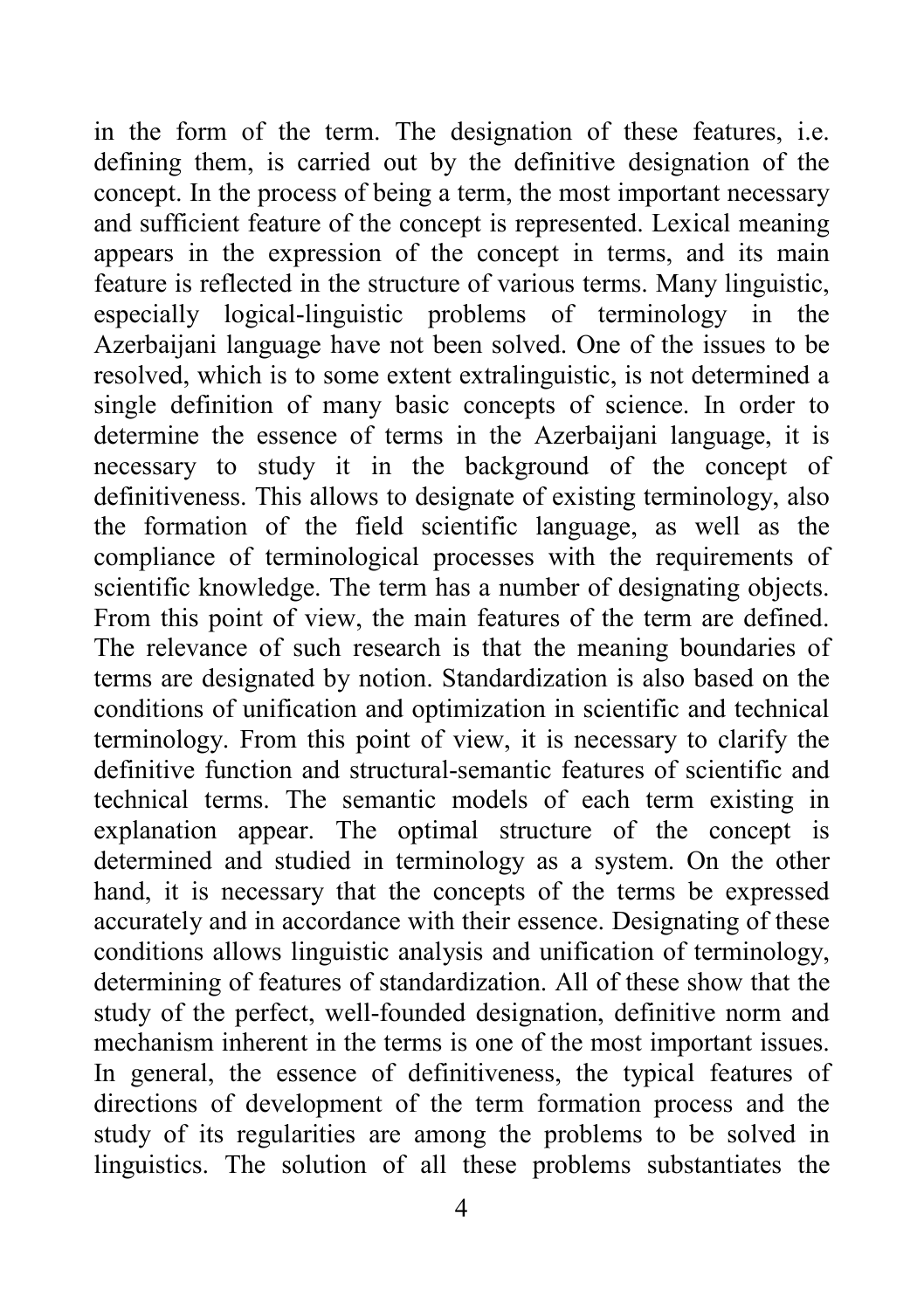actuality of the issue.

**Object of the research.** The object of research is the terms included in the terminological system of the Azerbaijani language and interpreting the content of scientific concepts, defining its boundaries.

**Subject of the research.** The subject of the research is the systematic study of the logical-linguistic bases of definitive terms in the terminological system of the Azerbaijani language, the process of their formation, as well as defining of norms of standardization of such terms.

**The goal and objectives of the research.** The main purpose of the research is to study the process of formation of the definitive type of the term and other regularities. In order to achieve these goals, in the dissertation the following tasks are determined:

- to define the nominative, informative, communicative, regulative, system-forming, definitive functions of the term;

- to reveal different features of the indicated functions of the term, to clarify the content and mechanism of the definitive function;

- to reveal the main essence of the definitive term, to define the terms of that type, to reveal typical reflective, descriptive features;

- to clarify the mechanism of the process of formation of definitive terms on the basis of logical-linguistic requirements;

- to define the optimal structure (arbitrariness, arbitrary context, etc.) of the definitive term;

- to define the semantics of the definitive term, the semantic models that designate it;

- to define the structure of the term in the semiotic aspect;

- to define the regularity of ways of standardization of scientific and technical terms;

- to interpret system-forming and word-forming models of definitive terms;

- to show the boundaries between the formats of definitive terms;

- to define the logical-linguistic basis of definitive terms;

- to designate the system-structure of definitive type terms;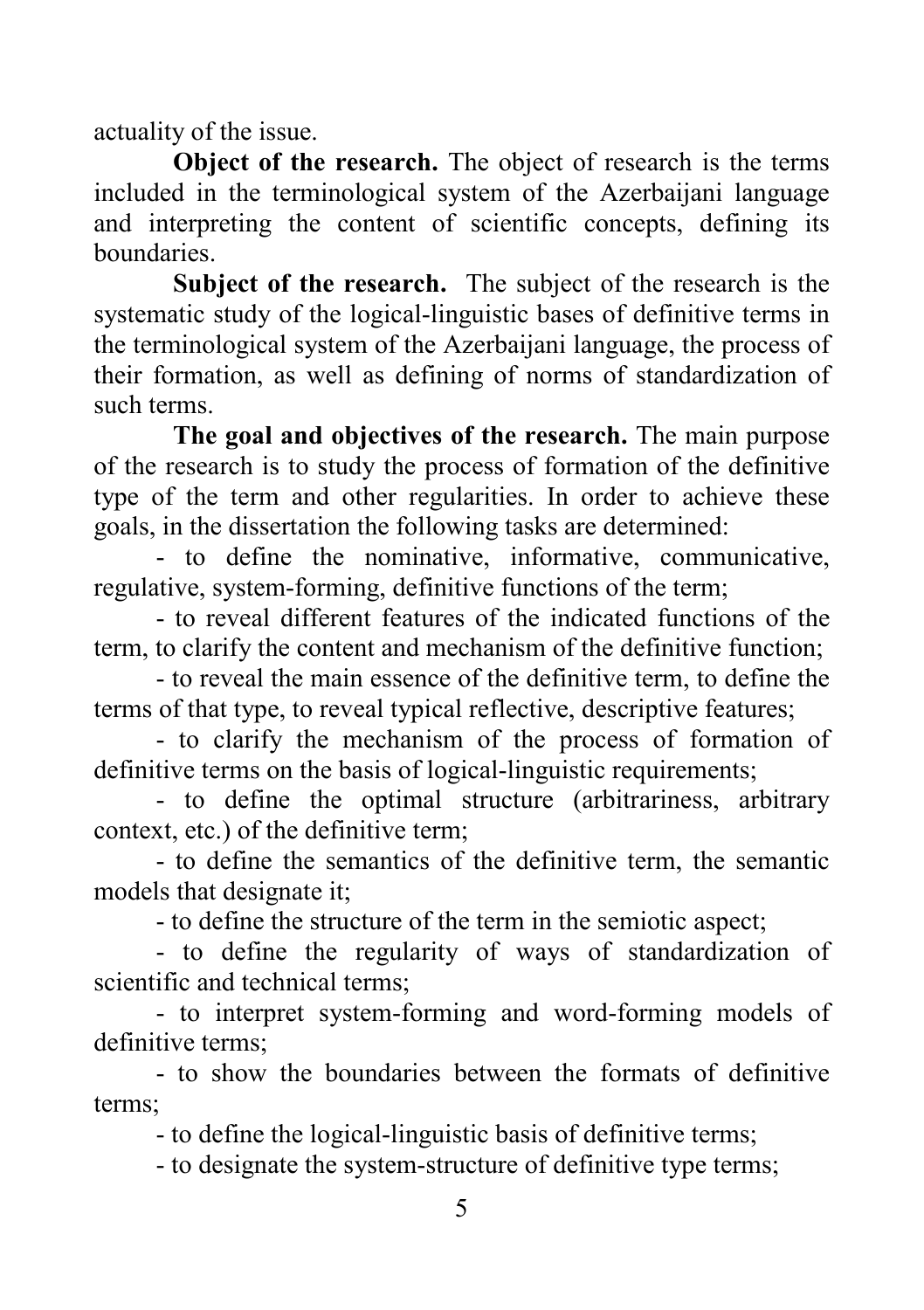- to specify the standard (most accurate size) of the definitive type in the terminological system.

 **Main provisions put forward for defense:** The provisions presented for defense as a result of conducted research are as follows:

- There are specific logical-linguistic bases of definitive terms in the Azerbaijani language;

- The unity and connection of content and form in definitive terms arises from the relationship between meaning and notion;

- Explanation and its types of interpretation, as well as lexical semantic and structural features conditions syntagmatic and associative relations;

- Definitiveness is formed in the terminological field;

- Sources of emergence of definitive terms are internal possibilities of language and borrowings;

- Definitive context defines the measures of explanation, existing forms of definition and the process of standardization.

**Scientific novelty of the research.** For the first time in the dissertation the logical-linguistic bases of the process of being definitiveness of concepts in the terminological system of the Azerbaijani language are determined. Problems such as the process of being definitiveness of concepts, their logical designation, the essence of definitive terms, ways of formation, mechanism of forming, functional features, optimal structural-semantic models, classification, possibilities of standardization, being normativeness have been studied for the first time in a complex way. The research examines the structure, designating functions and standard degrees of definitive types of terms in Azerbaijani linguistics on the basis of rich factual materials. In general, designating of definitive type terms, comprehensive disclosure of the mechanism of definitive function, their structure and semantics, clarification of semantic models, unification of these terms and interpretation of standardization issues and their reflection problems in terminological dictionaries have been studied.

**Theoretical and practical significance of the research.** The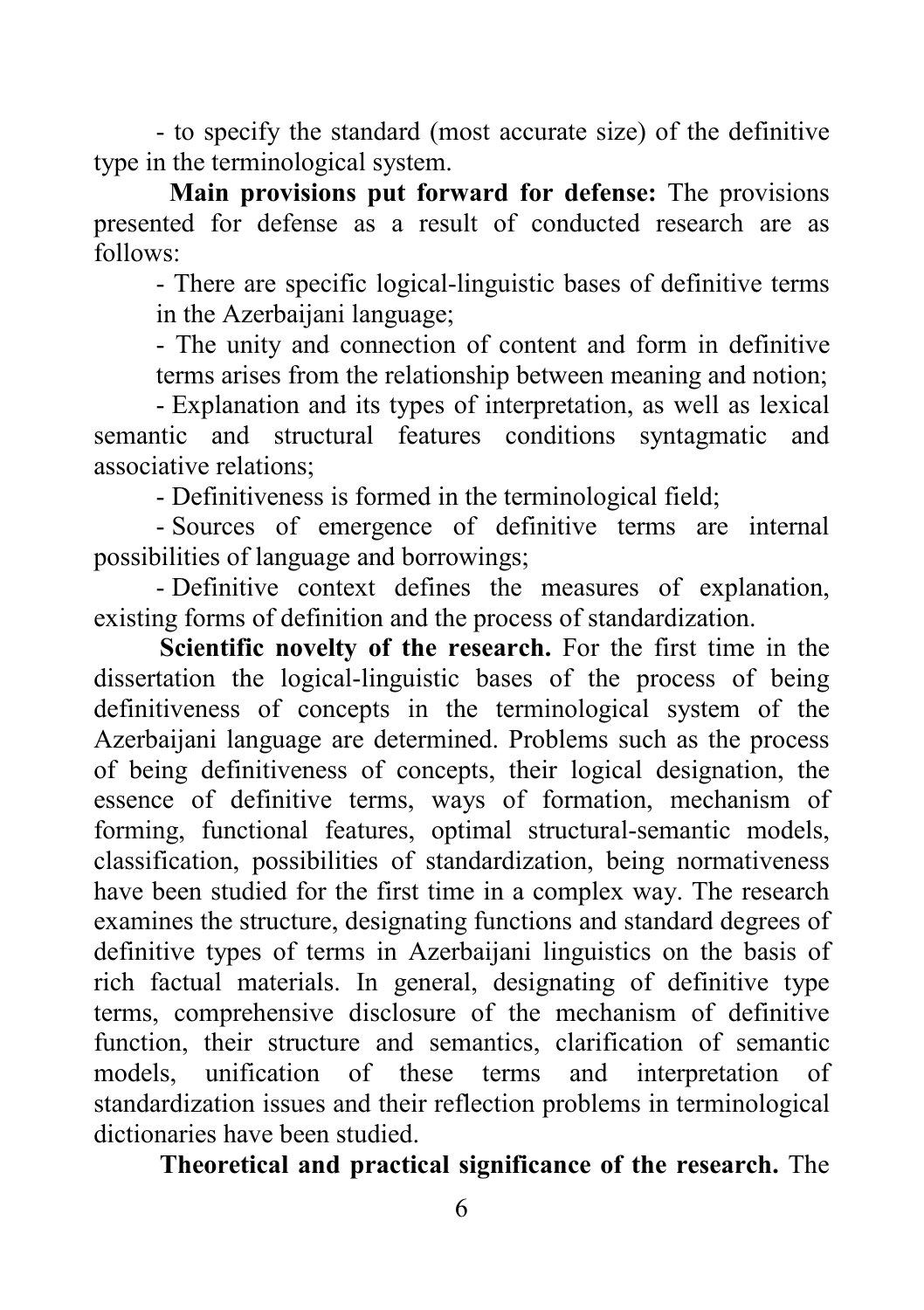dissertation analyzes the logical-linguistic content of definitive terms used in the Azerbaijani language. It is clarified that theoretically, in the study of actual problems of modeling, standardization etc. in the terminological system, functional layer and typological arena, definitive terms also have their place and position. The results of the research are useful in the regulation of term creativity issue in terminology, in being directed correctly, in the improvement of methods of creating terms, in solving the problems of unification and standardization.

From the scientific considerations and theoretical ideas reflected in the dissertation can be used in the works to be written on terminology, in the writing of textbooks, in the preparation of terminological and philological dictionaries related to various fields of science and technology.

**Research methods.** The dissertation is studied synchronously using traditional research methods of linguistics - descriptive, comparative methods.

**Approbation and applying of the research.** The main provisions of the research are reflected in the reports of international and national conferences. Articles on the subject have been published in collections recommended by the SAC.

**Name of the organization where the dissertation work has been performed.** The dissertation has been performed in the Department of Terminology of the Linguistics Institute named after Nasimi of ANAS.

**Volume of the structural sections of the dissertation separately and total volume of the dissertation with characters.**  Introduction 5 pages, Chapter I 44 pages, Chapter II 34 pages, Chapter III 45 pages, Conclusion 3 pages, Bibliography 25 pages. The dissertation consists of 158 pages, 234, 954 characters in total.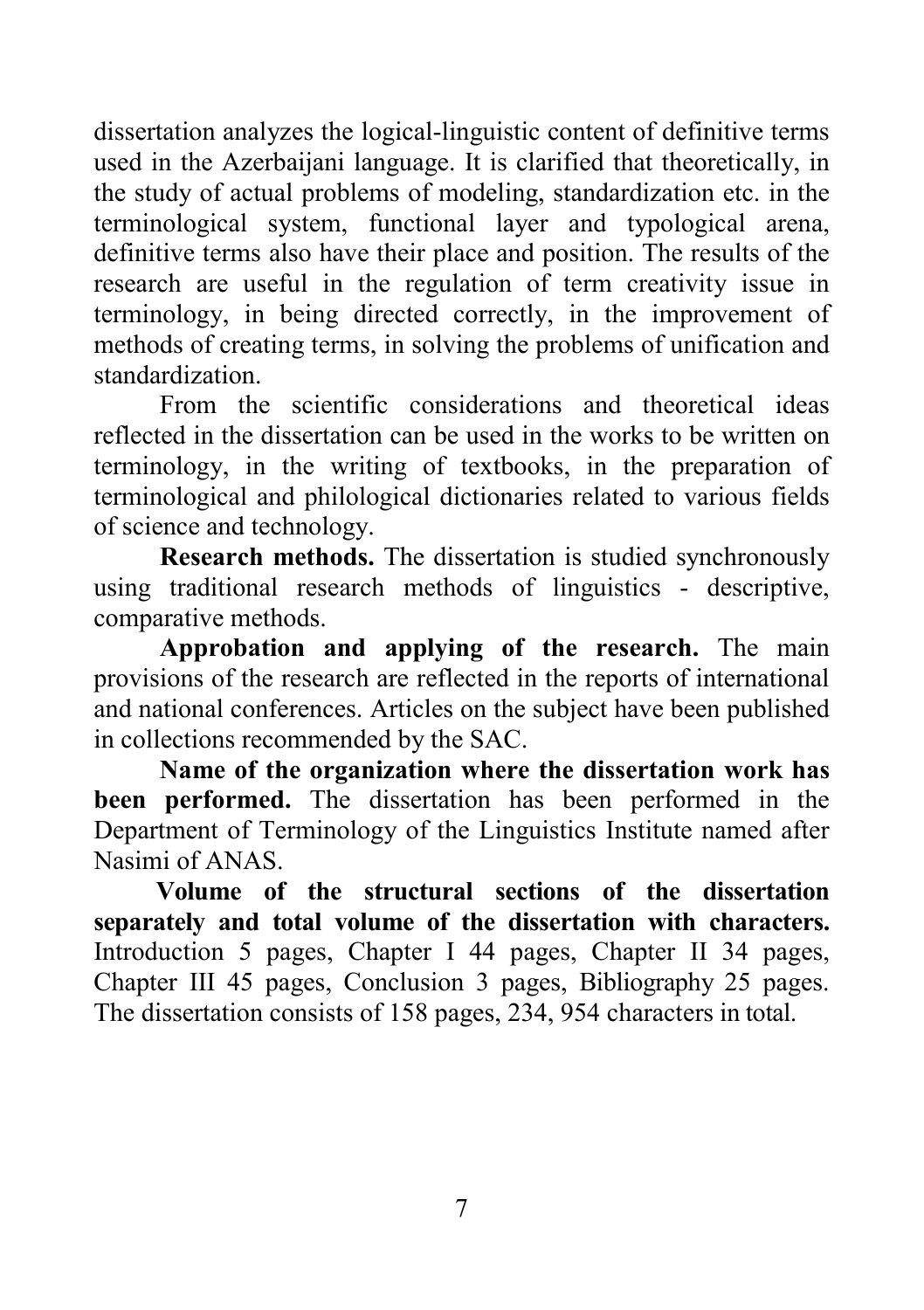### **BASIC CONTENTS OF THE RESEARCH WORK**

In the **Introduction** part of the dissertation the relevance of the topic, the degree of usage is substantiated, the object and subject, the goals and objectives, the methods, the main provisions for the defense of the research is determined, the scientific novelty, theoretical and practical significance, approbation and applying of the research, information on the name of the organization where the dissertation work is performed, the volume of the structural units of the dissertation separately and the total volume with characters is provided.

The first chapter of the dissertation, entitled **"Logicallinguistic bases of definitive terms in the Azerbaijani language"**  consists of 5 sections. The first section is called **"The concept of definitiveness in terminology".** Terms that exist in language are the names of things, processes, objective realities, phenomena, and concepts about them. Being defined them functionally, their logical designation is the basis for the formation of a structured concept. Systematic study of the process of definiteness gives impetus to the correct designation and naming of terms, the development of terminology in the field of science. Therefore, the study of definitive terms is positively evaluated in research papers. Definitiveness is one of the most actual problems in linguistics that requires a broad scientific interpretation. For the first time, B. Chobanzade clarified the problem of definitiveness in Turkic languages, and approached the category of definitiveness from the general linguistics aspect.

S.Mayzel clarified this problem in the analysis of the syntactic structure of the Turkish language in his monograph<sup>[1](#page-7-0)</sup> *"Izafet in the Turkish language",* which studied the category of definitiveness. P.B. Veselov, dealing with such terms, writes that *for the first time D.S. Lotte gave information about the definitive type of the term and* 

<span id="page-7-0"></span> <sup>1</sup>Майзель, С.С. Изафет в турецком языке / С.С.Майзель. – Москва-Ленинград: Изд-во Акад. Наук СССР, – 1957. – 187 с.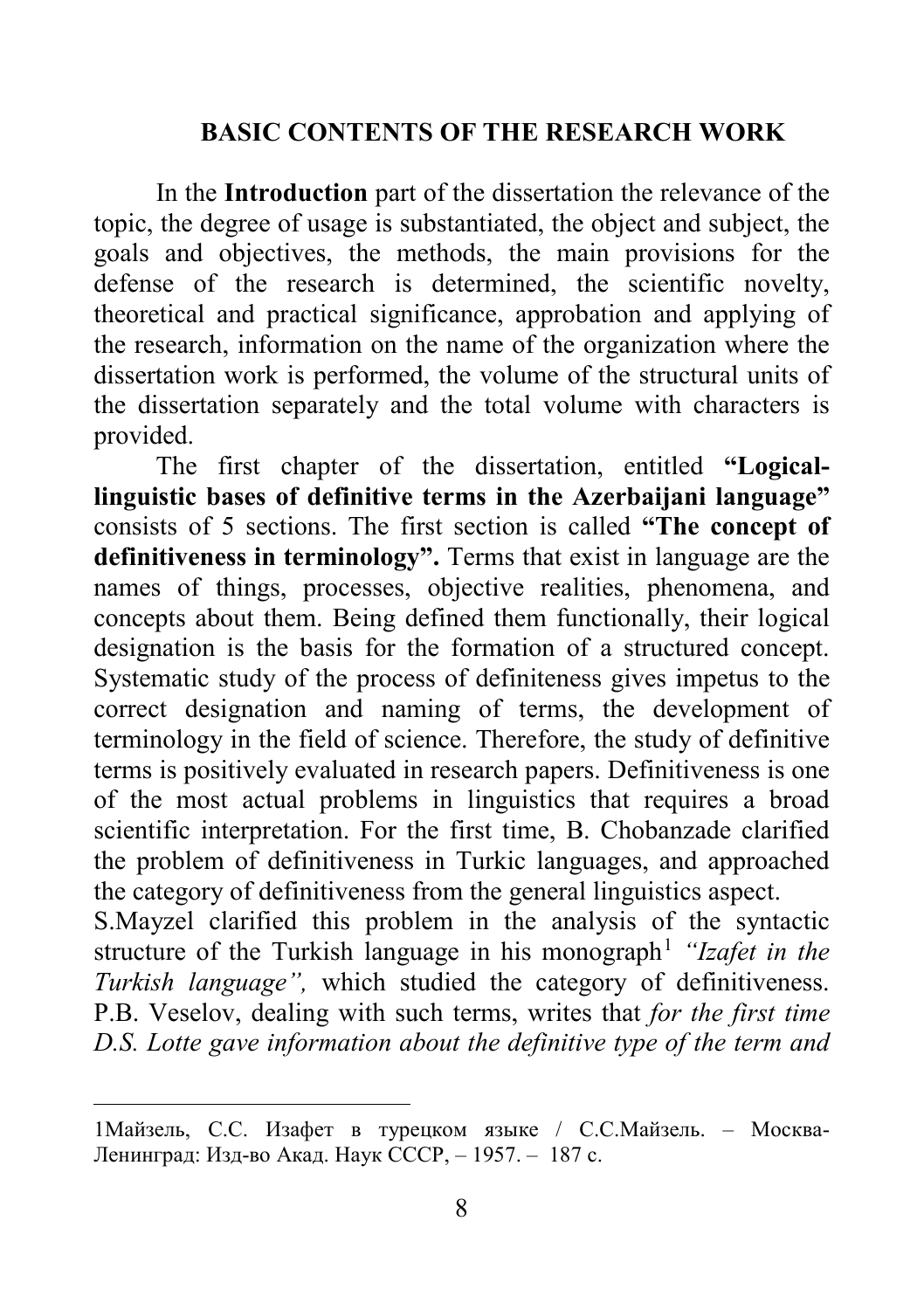*explained its formation system. [2](#page-8-0)*

Any term, for example, in physics, the notion of "wave", "force", "molecule" require their definition in this field, as in any other field, and the collection of differential phenomena draws the boundaries of these concepts. Thus, "A quantity that characterizes the effect of one object on another is called a force"; "The process of spreading dances in the environment is called a wave"; "A particle formed by the combination of atoms of a limited number of different chemical elements in groups is called molecule". The definition of each of these terms designated its boundaries and fully expressed the concept. That is, *the definition according to internal form of the word means "being defined and delimitation of borders" - de + finis. The Latin word definito = definiio means to border" [3](#page-8-1) .*

In the process of definiteness, the concept of definition occupies one of the main places. In his book "Course in General Linguistics", Ferdinand de Saussure considers definition to be essential for the life of language and discusses about it separately, showing that it is conditioned by syntagmatic and associative relations<sup>[4](#page-8-2)</sup>.

Terminological units are also directly compatible with the system of scientific concepts, the term formed on the basis of real experience, interprets the content of scientific notions to gain a definitive definition, defines its boundaries. The issue of connection with the text have a certain a role in characterizing the term. In other words, it is important to be sensitive to the relationship between the text and the term. But only after the term has a explanation, that is, after the word and word combination have a special designation, being a term, the dependence on the text disappears. In the process of formation and explanation, the term still depends on the context-text. That is, the quantitative increase and multiplication of the usage frequency of ordinary words, as well as word combinations in the

<span id="page-8-0"></span> <sup>2</sup> <sup>M</sup>əmmədov, A. Mətn yaranmasında formal əlaq<sup>ə</sup> vasitələrinin sistemi / A.Məmmədov. – Bakı: Elm, – 2001. s.15

<span id="page-8-1"></span><sup>3</sup> Веселов, П.В. К вопросу о типологии терминов //СПЯНТИ, – 1971. – с. 3.

<span id="page-8-2"></span><sup>4</sup> Sössür, F.Ümumi dilçilik kursu / F.Sössür. – Bakı: BDU nəşri, - 2003. – s.230-232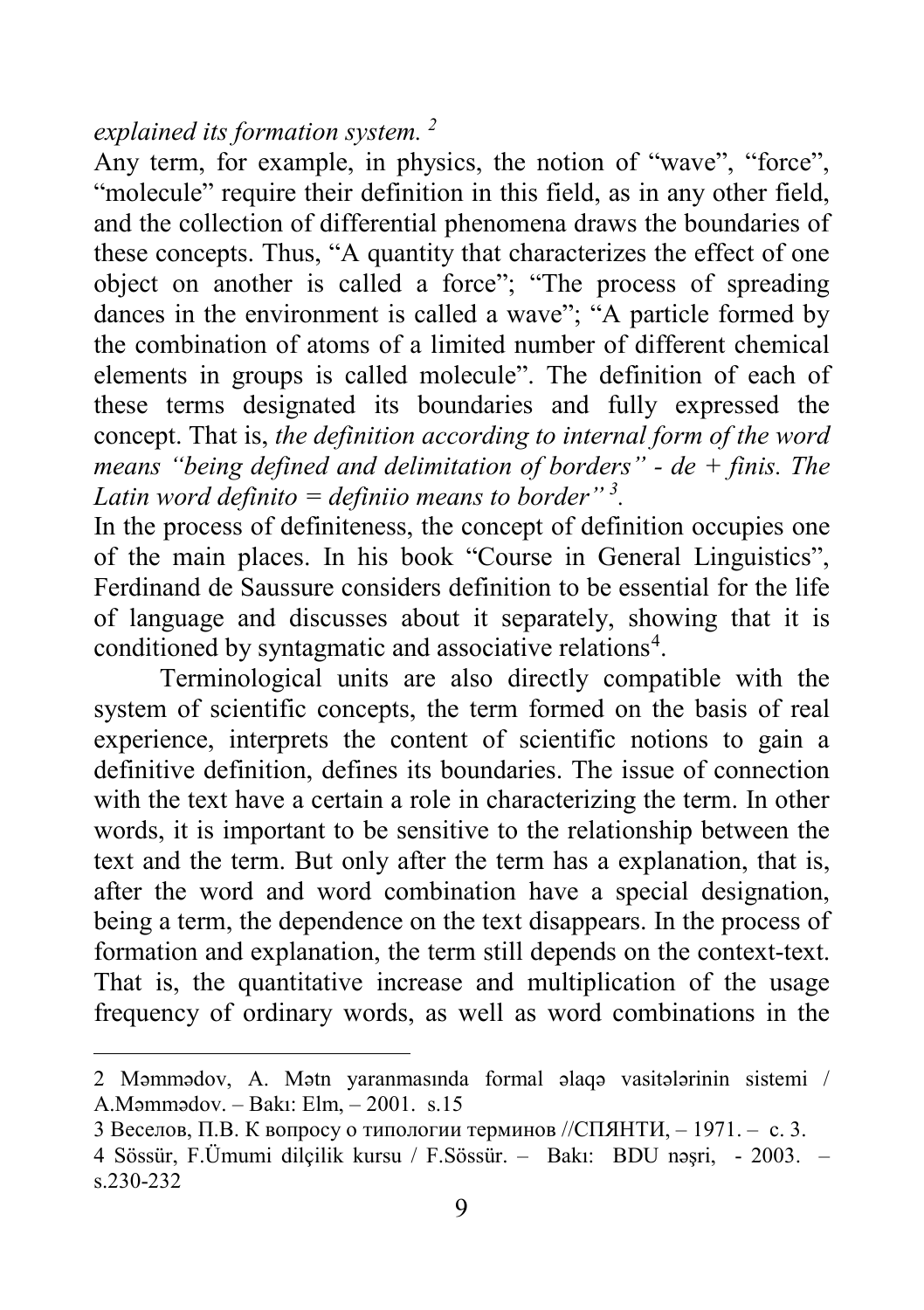text in the same meaning, helps to specialize, clarify a certain meaning in the field of semantics and form a definitive definition around it. So, an ordinary word, word combination, its specialization in meaning, acquiring special designation in any field, i.e. at the stage of its formation as a term is closely connected with the text. In this process, the context (text) first plays an important role. Then it is observed that the term is free from dependence within the text and acquires system independence, the phenomenon of special terminological meaning.

The concept is considered the starting point in the terminological system. In addition to the structure, the importance of considering the main features of the notion is taken into account in the formation and precise designation of terminological lexicon. The main aspect of the concept is the way to the aspect of meaning. The feature of designating, designation is considered the meaning of the term. The uncertainty of the designation manifests itself as a factor that indicates that the term is also unknown. The concept is in fact a logical term, characterized by logic as an idea that reflects the general and basic properties and characteristics of things and phenomena.

S. Sadigova gives such a definition to the definitive term: *"Terms that contain an object with a meaning and content structure, the most important, necessary and sufficient features of any concept, and have a short logical designation are called definitive terms"* [5](#page-9-0) .

As can be seen, in naming a term, designation of concept the feature of its definitiveness must be taken as a basis. Designating of the term is one of the lexical-semantic definitiveness of the concept. Lexical-semantic definitiveness expresses a broad concept. Both nominative and nominative-definitive language units are reflected here. That is, definitiveness is the main characteristic feature of terms that reflect different concepts and convey a scientific nature.

The second section, entitled **"The connection between content and** 

<span id="page-9-0"></span><sup>5</sup> Sadıqova, S.A. Azərbaycan dilində definitiv terminlər / S.A.Sadıqova. **–** Bakı: Örnək, **–** 1994. **–** s.25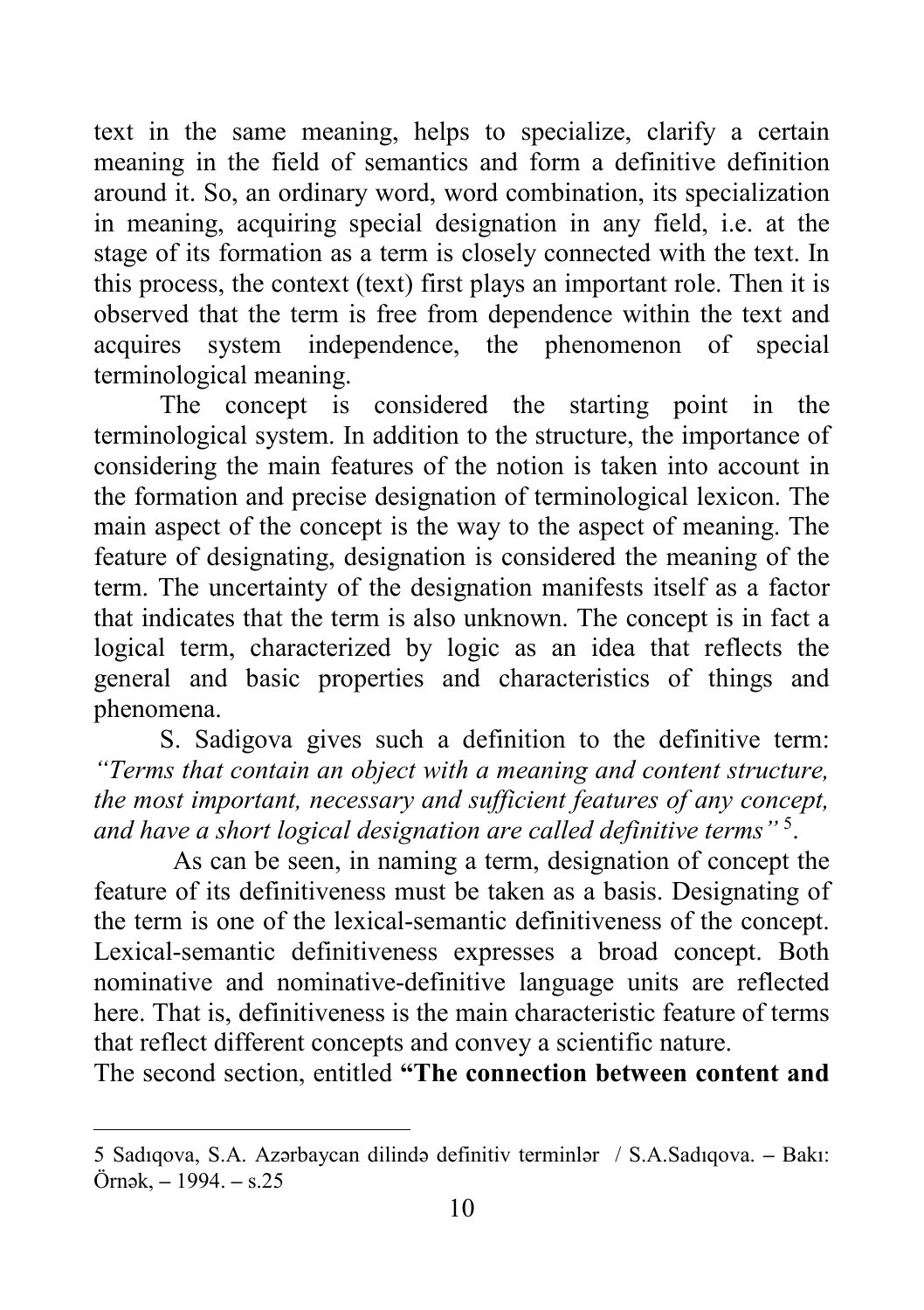**form, the relation between meaning and concept in definitive terms",** states that in the terminological system, the term has both content and form. The content is related to the essence of the terminological unit and is understood and described from a certain point of view. The content of the term can occur only within a certain form. The unity of form and content is also one of the necessary conditions for the terminological unit.

Definitive term is a functional concept. A successful solution to this problem allows to clarify the nature of the concepts of "content" and "form" reflected in the whole language unit.

Definitive terms form and express scientific concepts. Therefore, these terms can be considered as semiotics of scientific concepts. In order to clarify the essence, the logical-linguistic basis of the definitive terms, first of all, it is necessary to refer to the unit of language that expresses the general concept - the word. The word is also the basic unit of language. A word or word combination denoting a concept becomes a term in the fields of science through the specialization of an object, phenomenon, a reality through scientific thinking. It finds a definitive definition of denotation in the traditional terminological concept system through the intellectual scientific thinking. For example, acceleration  $-$  is a vector quantity that characterizes the change in value and direction of the velocity of a material point according to time. Thus, definitiveness reflects the most important features of any concept. However, the term is specialized only after it has an explanation, i.e., after the word and word combination get special designation, i.e. after becoming a term.

Since the logical aspect of definitive terms is being main, most of them are the same for all languages. In this case, it is not difficult to translate the conceptual aspects of the term, it is easier to find the equivalent of its material-logical meaning. From the study of definitive terms, it is clear that the concept is a basic category of linguistics, along with logic. The term is related to the object only in terms of meaning. Therefore, the sound structure of the term is considered an artificial or conventional sign. Because the sound structure of any term is associated with meaning in the process of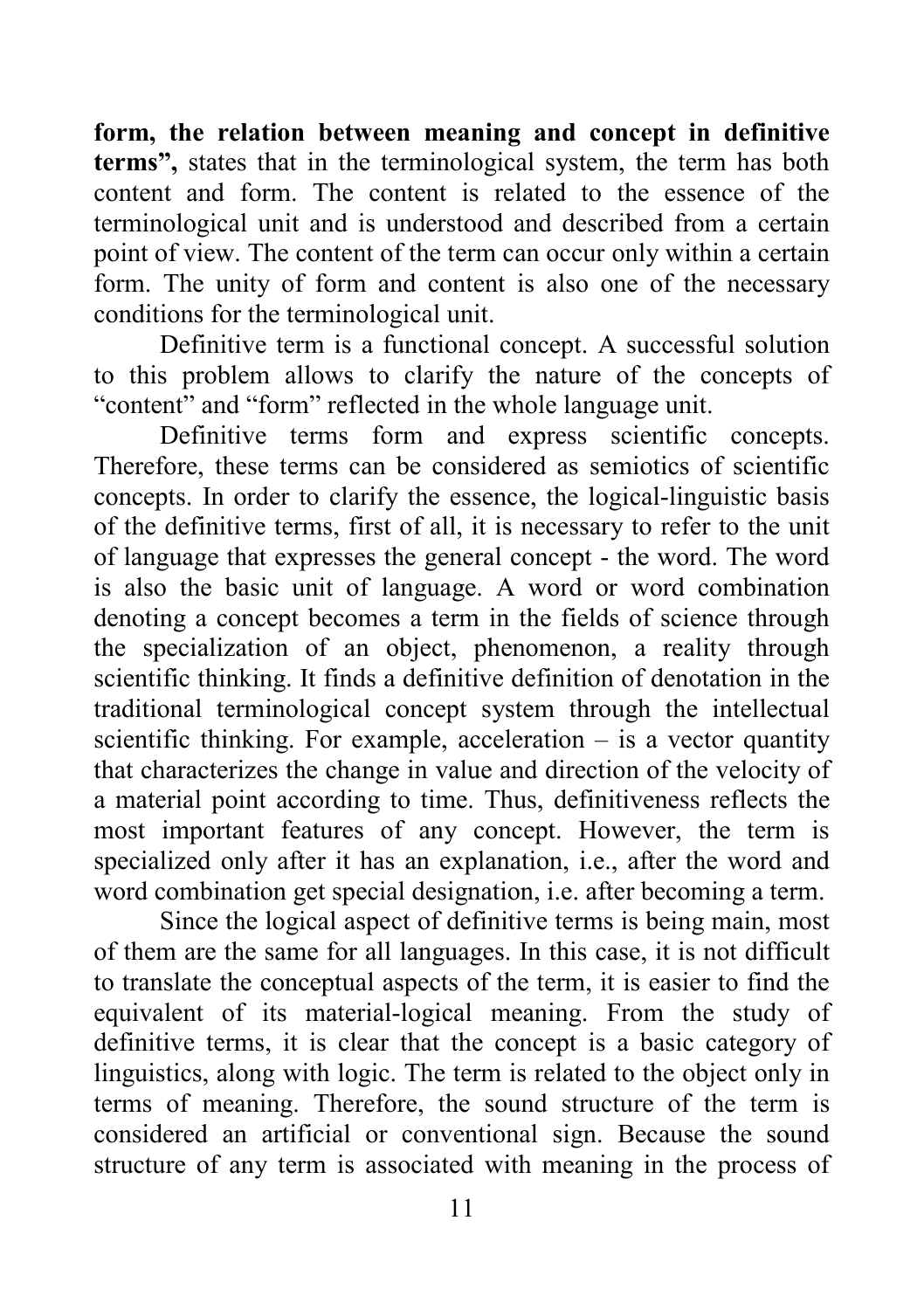historical development of language. For this reason, meaning is taken as a basis in definitive terms. As in all objects of reality, it is natural for content and form to be united in definitive terms that have a special place in the lexical-semantic system of language. That is, in definitive terms, content is not separate from the form. Definitive terms observed in different forms refer to concepts in different fields of reality. In definitive terms, too, meaning and concept are in internal unity.

The third section, entitled **"Term in the terminological system and its functions"** characterizes the functions of terms. The development of science and technology in modern times allows the enrichment of the terminological system. The general features that unite the terms and make up the terminological system are designated in different ways. All terms in the vocabulary of the Azerbaijani language can be divided into two groups according to the dependence of relation between language and concept and their function: 1. Nominative function of the term; 2. Definitive function of the term; From this point of view, the terms that form the basis of the fields of science should be approached as a system due to their function that they convey. Because being differentiated various fields of science from each other is carried out on the basis of the terms that make them up. Within the field, the main function of the term, which reflects the same concept, is to name it. In naming process, the associative connection between the concept and the term should be taken as a basis, and the features that characterize it should be defined.

Nominative and definitive functions in terms complement each other. In fact, they are inseparable from each other. That is, to name the concepts of science, technology, art, phenomena belonging to nature, production processes also means to distinguish them.

When saying the nominative function of the term is meant to name the real beings relating to science and technology - objects, phenomena and processes. It is true that *"the nominative function is the basis in common words. At the same time, the main difference of the terminological unit from the common word is that it has a*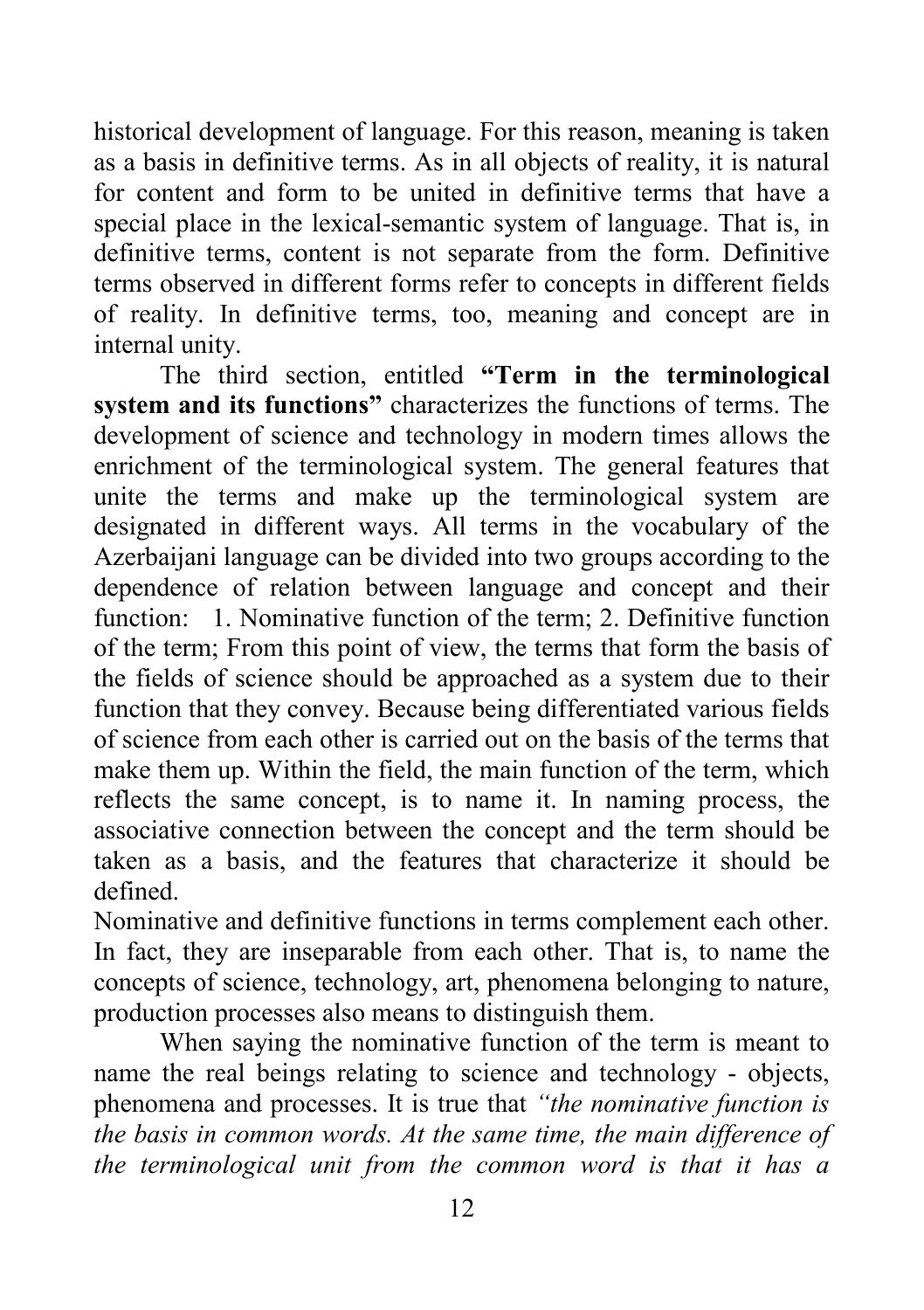*definitive function"[6](#page-12-0)* .

In being defined the typological features of terms, their nominative and definitive functions are taken into account. As a result of typological difference, it is important to define the generality of the features of the terms. It has been concluded that definitiveness is the main, most important, designating it and defining feature of a term. Definitiveness is a kind of distinguishing mark of the term.

The fourth section, entitled **"Explanation and its types of interpretation"**, shows that explanation is given according to the main features that distinguish one concept from other concepts. In the process of becoming a term, the distinguishing features must be chosen correctly in designating of the concept. Being defined the explanation of a term taken as an object is a stage in itself.

Belonging concrete and abstract beings to a concept is determined on the basis of the features in the explanation. However, at some points, this set of features does not sufficiently reflect the inclusion of the objects of being in the field to which they belong. At this point, new features of the concepts appear, and according to the new features, the explanation (interpretation) is given to a concept again, and the given definitions do not become mutually exclusive.

In each definition given of the term-concept, the main feature of meaning, sufficient and necessary features are in the foreground. The current definition of these terms is reflected in dictionaries, textbooks, teaching aids and scientific sources. Research based on explanatory dictionaries shows that the definition and interpretation of the same term in different types of sources differ. Due to these differences in definitions and interpretation, the explanation can be divided into several groups: In the first explanation, the concept is fully interpreted and conveys encyclopedic, as well as serious character. In the second explanation, only the details of the concept

<span id="page-12-0"></span> <sup>6</sup> Комарова, З.И. Семантические проблемы русской отраслевой терминографии: /автореферат дис. … кандидата филологических наук / – Екатеринбург, 1991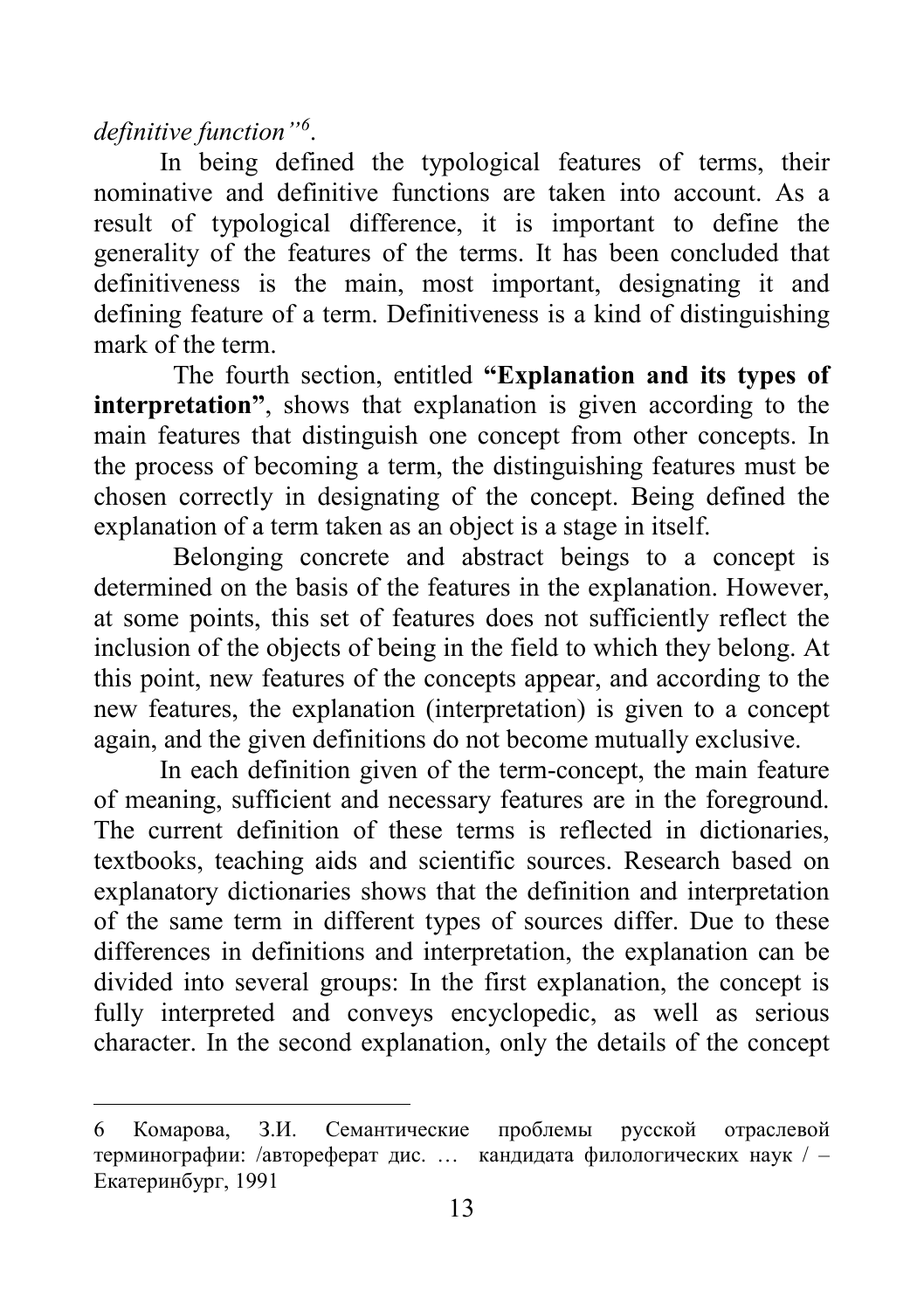are explained.

The elucidation and interpretation of the explanation has its own characteristics. This is closely related, first of all, revealing of the concept, defining of its semantics, substantiating of the logical meaning, and then its visualization. Thus, the characteristic features of the types of elucidation and interpretation of the explanation show that revealing the most important features of the term-concept and giving definition to it leads to the laying of the foundation of the nature of language units. In this case, the concept is visualized and understood.

In the fifth section, entitled **"Lexical-semantic and structural features of definitive terms"**, the lexical-semantic features of words and terms are defined in order to understand the essence of definitive terms.

The term is the most important lexical unit that makes language develop and designates concepts in the field of science. Designation of concepts is concretely defining of the definitive type terms and being expressed their semantic properties in terms. Meaning presents the various properties of a term of this or that definitive type at different levels and models by abstracting. Thus, in the semantics of the term its main qualities, its features that are directly related to human thinking are taken into account. Differential features appear in determining the definitiveness of the term. Differential features are associated with giving of various definitions. Due to the predominance of precise designation of definitive terms, the sound cover, which is its form of expression, is also organically connected with it, and its terminological function is determined. From the first period of the society's existence, the terms have undergone a certain stage of development and formed a stable terminological system.

Definitive terms preserve the most important features of the concept and notion in itself. Giving analysis in term s of linguistic of terms existing in our language, scientific interpretation of their semantic and syntactic features, as well as structure is one of the important issues. It is possible to study the structural types of terms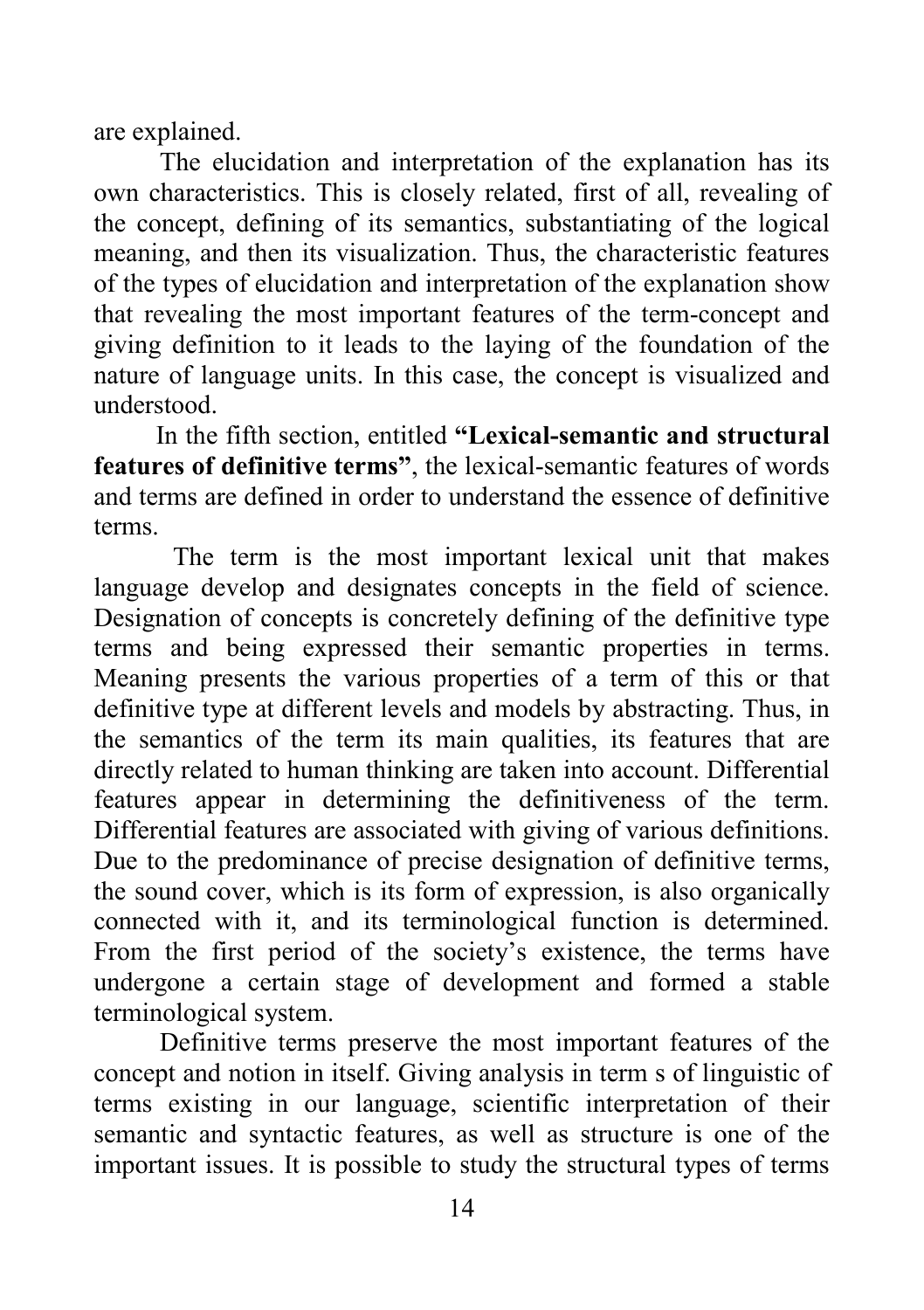first at the level of lexical units of the language.

In modern times, if new fields of science emerge at the junction of existing sciences, new concepts also appear at the intersection point of existing concepts, and only a single distinguishing feature is not enough in their nomination. As a result, based on structural features, according to several features, motivating - the formation of compound terms or terminological combinations occurs.

Compound terminological combinations differ from simple terminological combinations only in the number of components and breadth of meaning. In such terms, the nomination must be carried out at a high level, there must be an attitude to the lexical and phonetic criteria of the language. This reveals the issue of correcting multicomponent terms in the definition of definitive terms.

Along with two-component compound definitive terms, multicomponent terminological combinations in terminology also differ in their functionality. For example, "coefficient of performance", "attributive word combination", "subject subordinate clause" and so on.

Definitive terms, like other terms, are different in structure and sources of formation. Definitive terms by being simple, derivative and compound in the Azerbaijani language can be divided into three groups according to their structure: simple definitive terms consisting of one word; derivative definitive terms consisting of root and suffix; compound definitive terms consisting of three or more words.

The second chapter, entitled **"Sources of formation of definitive terms in the Azerbaijani language"**, consists of four sections. The first section is entitled **"The internal capabilities of language as a source of formation of definitive terms"**. In the basis of the formation of definitive terms that reflect, preserve the necessary and sufficient features of the concept is becoming a term of national words of the language, borrowing the terms from other languages, calqueing from other languages and term-forming by grammatical methods.

Definitive terms formed due to the internal capabilities of the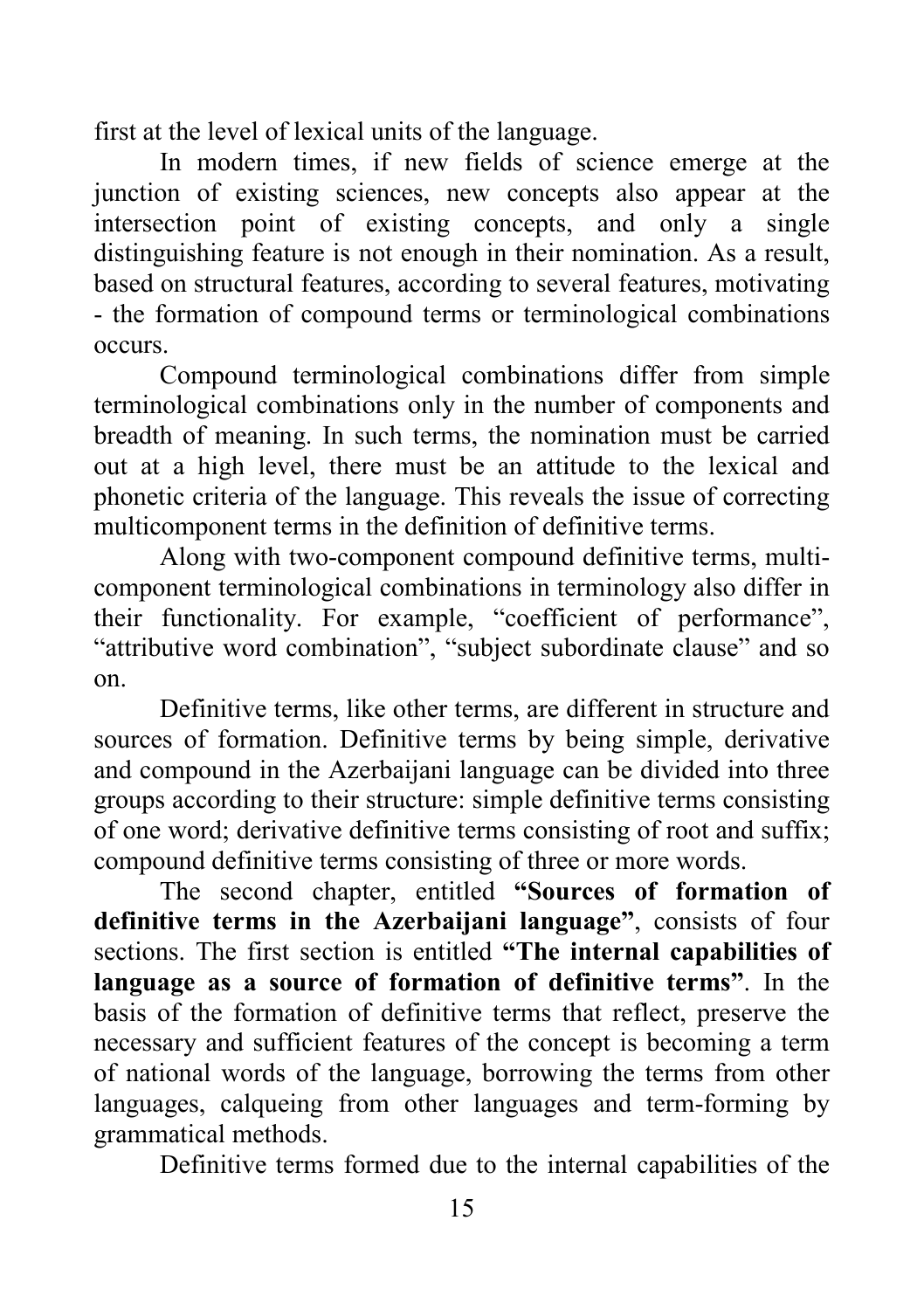Azerbaijani language were created in connection with the formation of the national thinking of the people. Initially, definitive terms, which were common words, were formed at certain times, especially at a time when the sciences were seperated and becoming independent, and gained a special attributive feature. From this point of view, when forming terms for the expression of new concepts emerging in various fields of science and technology, it is necessary to first look at the vocabulary of the native language, to effectively use its internal capabilities.

Many methods are used in the formation of definitive terms in the Azerbaijani language. In the terminology of modern literary languages, changing the meaning of words i.e. the semantic method is widely used. These changes in meaning actually lead to the development of the meaning of the word, the term. Definitive terms formed in this way acquire new content. Syntactically formation of definitive terms is distinguished by its breadth in terms of the history of language development. Because historically only words have been complicated by a syntactic way. Syntactically formed definitive terms enter into a syntactic relationship in the context of the text, form a linguistic unit in the form of word combinations that express new meaning through the combination. Thus, many definitive terms are formed using the syntactic method. The structure of definitive terms formed in this way is mainly in the form of word combinations. For example, adverbial modifier of manner, adverbial modifier of time, adverbial modifier of place, etc.

The calque method also occupies a certain position in the creativity of definitive terms. The language's own material attends in the formation of the definitive term by the calque method. That is, the structure and meaning belonging to another language are transferred into Azerbaijani. Let's take the term "havaölçən" used in our language. That term is calqued from the Russian word "воздухомер". The compound-structured model-parts hava-vozdux, ölçən-mer have been retained as they are. In mathematics, also the terms "əyrixətli" ("криволинейный"), "bucaqölçən" ("угломер") etc. belonging to the Azerbaijani language can be considered this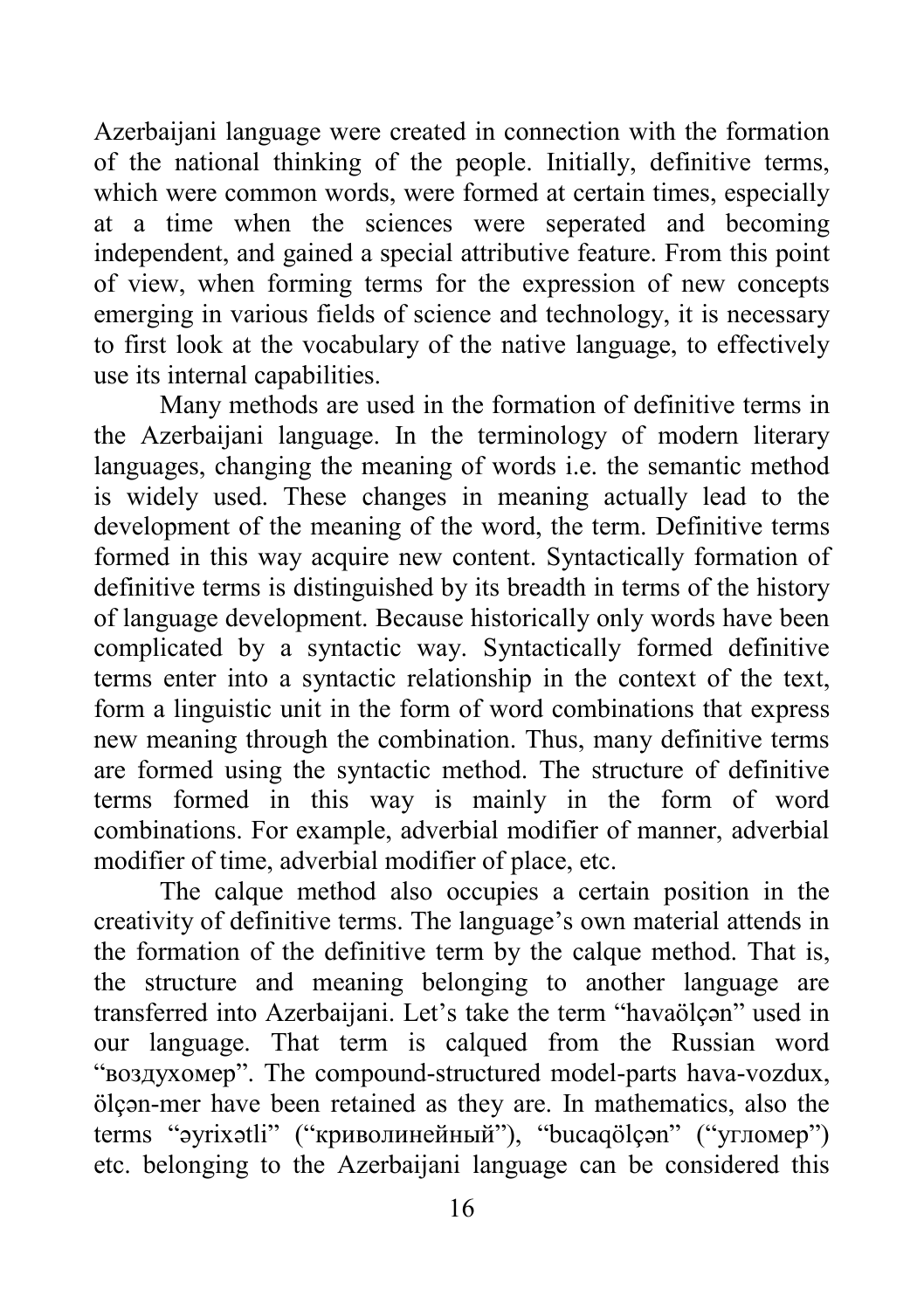kind. In our language, the definitive term taken from another language during calqueing plays as a model role for the unit that formed at the expense of internal resources of our language. Thus, the rich sources of terminology in the Azerbaijani language reflect the broad capabilities of lexicon in this area.

The second section of the second chapter is entitled **"Definitive terms formed on the basis of borrowings"**.

Since our country gained independence and direct relations with foreign countries, the flow of definitive terms of an international nature into the vocabulary of our language has intensified. Most of these terms of European origin in connection with computer science and communication processes are used in our language as they are.

For many centuries, the Azerbaijani language first borrowed words and terms from Eastern and then (from the beginning of the  $19<sup>th</sup>$  century) Western languages. Researchers have mentioned that a significant part of the terms transferred from Arabic and Persian to the Turkic languages are definitive character in the general terminological fund.

In scientific terminology, definitive terms of European - Western origin are distinguished by their predominance. Terms of definitive type of European origin in the features of their application to the regularities of our language. Thus, the functionalization of terms related to science and technology, cybernetics, nuclear physics, electronic computing, space and space technology in the modern Azerbaijani language justifies the development of this language as almost all cultural languages of the world. The Western context, which is the main source for the terminology of the Azerbaijani language in modern conditions, is an undeniable fact. This source enriches the vocabulary and terminology of scientific language in all fields of science.

In the third section, entitled **"Definitive field concept and definitiveness in field terminology"**, definitive terms are grouped according to the fields to which they belong. The influence of scientific, technical and social progress occuring in the world is very strong in the growth of terms and terminological units in Azerbaijani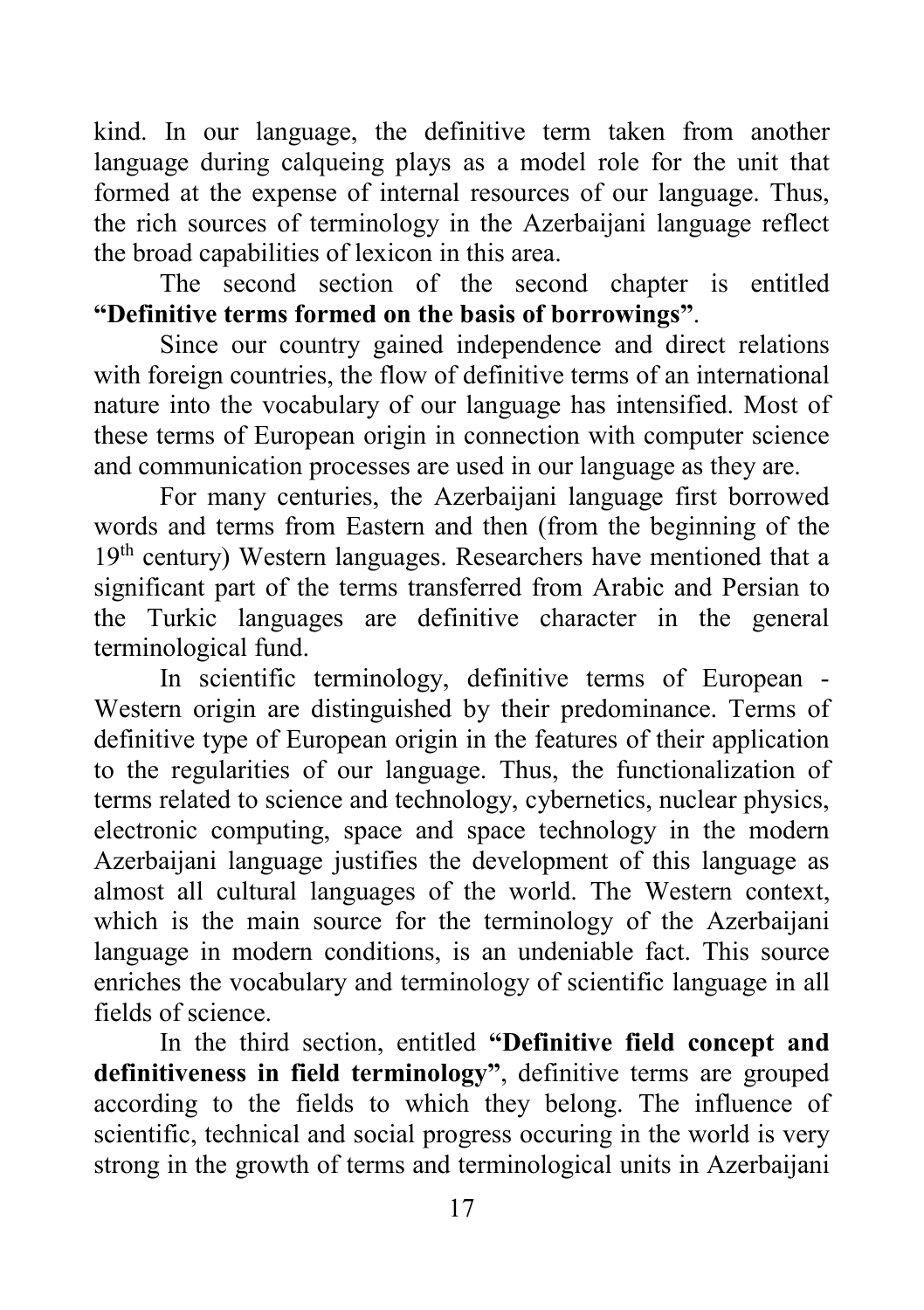linguistics, and thus in the enrichment of our terminology, revealing its potential possibilities. From this point of view, each field of terminology has its own definitiveness. For example, economic terms occupy an important place in the terminological lexicon of the Azerbaijani language and develop as a separate field of science. The definitiveness of field terminology reflects the characteristics of that field. Also, the traditional methods and regularities of the formation of terms on different fields of science and technology, their scientific interpretation is a necessary field of research in terminology. At the same time, it is important to pay attention to the extent to which these terms are used in accordance with their meaning that they convey and to the extent that they reflect the main content.

Definitiveness in the field terminology of Azerbaijani linguistics is different according to the following various features. The concept of definitive terms in linguistics differ from each other in terms of structure. For example, an explanation giving to the simple sentence; an explanation giving to the composite sentence. The concept of definitive terms in linguistics differs from each other due to its structural-semantic completeness. Unlike scientific and technical terms, socio-political terms give a descriptive explanation instead of an exact definition of the concept, and this ideological content is formed under the influence of the socio-political text. Therefore, explanations prevail in socio-political terminology.

It is clear that to what field terms belonging, requires to give additional information and transmission. According to researchers, definitiveness justifies the fact that the word denoting the concept being a term, and there is no doubt. This allows to define the definitive features of a number of field terms. In giving a definition of terms in various fields of science should also take into account the field in which they are used. Designating of a term is, first of all, connected with the concept of a field, and a term related to that field can't form out of the field. Field terms begin to form in the process of designating its basic concepts and increase with the further development of the field. As the field is constantly evolving, its boundaries are also wide. As the field is not closed, the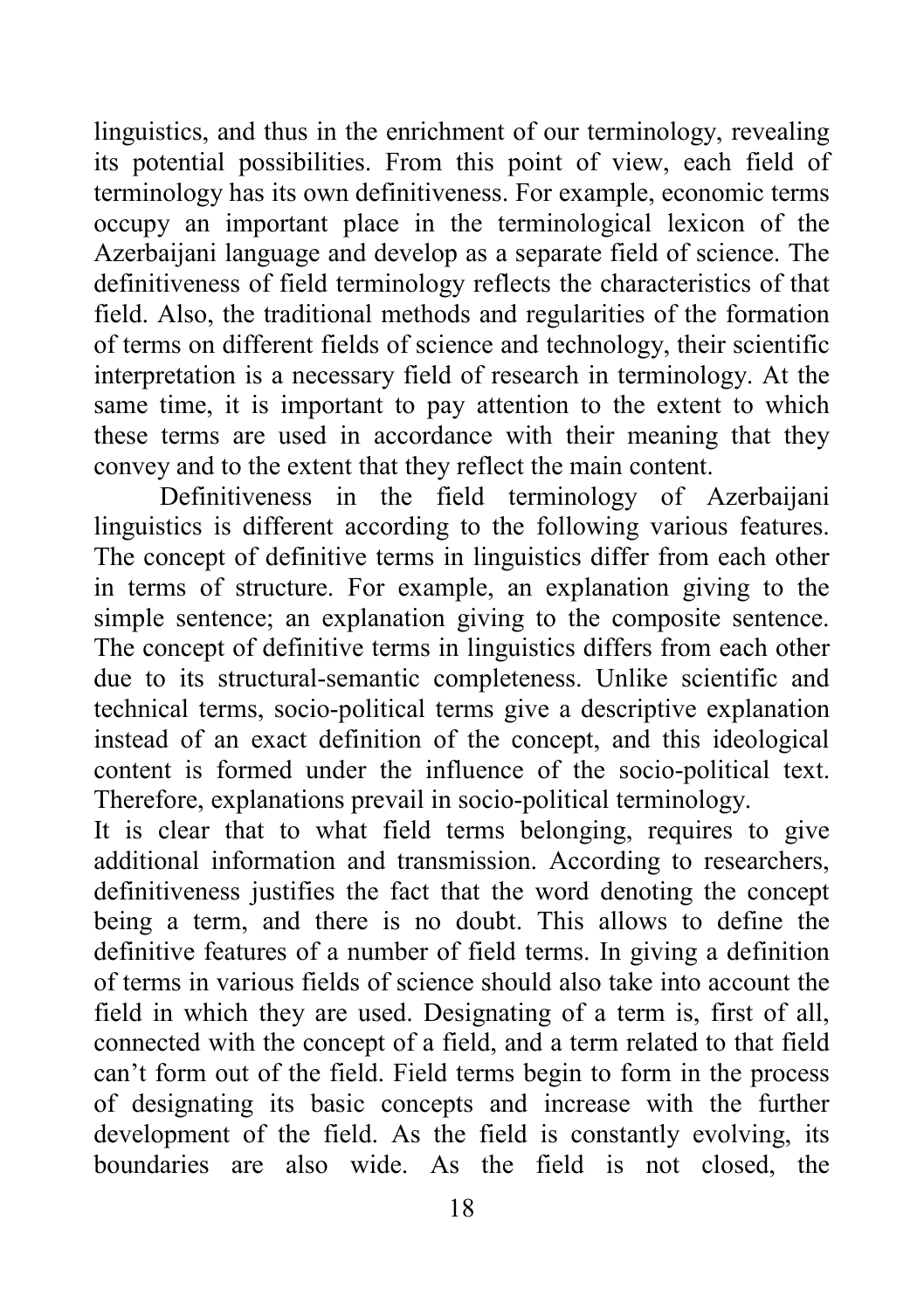terminological system belonging to it, is also developing. In the process of clarifying the concepts related to the field, there may occur a change of the term and forming of new variants.

The mentioned conditions cover the definitiveness of the sphere of the terminological system in the field of terminology. These points show that in addition to a concise, main definition of the term, its defining features should also be included in the field of science.

The fourth section, entitled **"Semantic spheres of definitive terms"** examines the semantic field of terms. The semantic field exists in the fields of science to which the term-word concept belongs, and as a result of extralinguistic influences for this field, means of expression forms in language. Of course, the semantics of each term, its inclusion in any semantic field, is its designation, the place where it is designated. If the designation is unknown, it is unknown to which field the term belongs. For example, words such as "reality", "nature", "human", "beauty", "good", "action", "world", etc., are also included among the basic concepts of philosophy. However, when these words became specialized, they left the word's sphere, becoming definitive, turning into philosophical terms, and expressed different concept-meaning features. Being definitiveness of the term occurs within a certain system, sphere. This system also includes the semantic aspect. The sphere is a complete, unified field. This field by creating a system of terms forms the fields of science. It can be concluded that the system of terms on each science has the power to reflect its semantic spheres. The place, methodology, basic concepts and theory of each field of science in the knowledge system have been able to form a rich set of terms in our time. This comprehensive, broad terminological layer forms not only a concept, but also a system of science. Along with the lexical-semantic analysis of definitive terms, their functional-semantic features should be taken as a basis in the formation of terms. By an anthropocentric approach to language, functional-semantic features of terms are designated. The relationship between language and concept determines the associative connections between the terms that have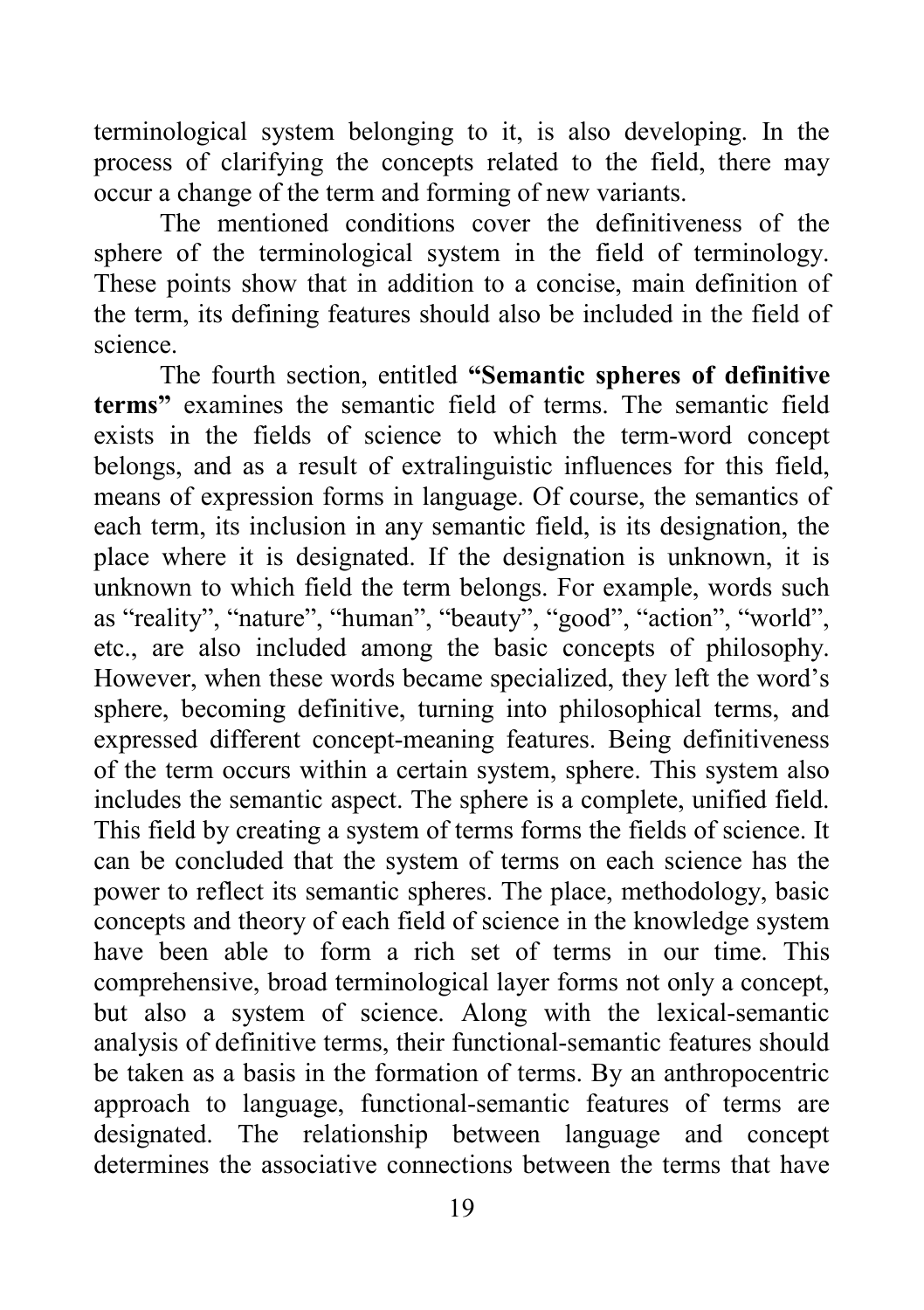become their expression. When the terms are approached through this prism, a cognitive chain is obtained. This chain is related to the semantics of the formation and understanding of the term. In the process of forming terms in any field of science, the features of the term must be taken into account. As A.A. Reformatsky noted, *"the features of the term - abstraction, conceptuality, stylistic neutrality, precise nomination, full motivation of meaning, national-linguistic identity, independence from the context, systematicity must be taken into account" [7](#page-19-0) .*

From this point of view, the terminological units belonging to the fields of science are united in many semantic spheres. For example, many terms have formed in the sphere of the concept of "being". The concept of being is an eternal issue that forms the basis of philosophical science and is one of the key terms that make up the philosophical system. In the sphere of this concept, a number of terms have arised in philosophy: existence, ontology, truth, lie, good, evil, and so on. As relating to the philosophical category of being, terms such as "possible beings", "necessary being", "eternal being", "transient being", "material being", "human being", "finite and infinite being", "existence of the world", "ideal being" etc. are formed. Based on the semantic sphere, the term "being" itself is interpreted in two ways. Being in the broadest meaning - not all real beings, it *can be* both material and spiritual. From this point of view, new terms are formed taking this semantics as a basis in being definitiveness of the term. This process must be taken into account in the formation of the terms of each field.

**Chapter III of the dissertation, consisting of four sections, is entitled "Standardization of definitive terms in the Azerbaijani language".** This section defines of the characteristics of **"Definitive context"** and the features of being defined of the term.

According to T. R. Kiyaki*, a large number of terms can take* 

<span id="page-19-0"></span> <sup>7</sup> Реформатский, А.А. Термин как член лексической системы языка // Проблемы структурной лингвистики, – Москва: Наука, – 1967, с.34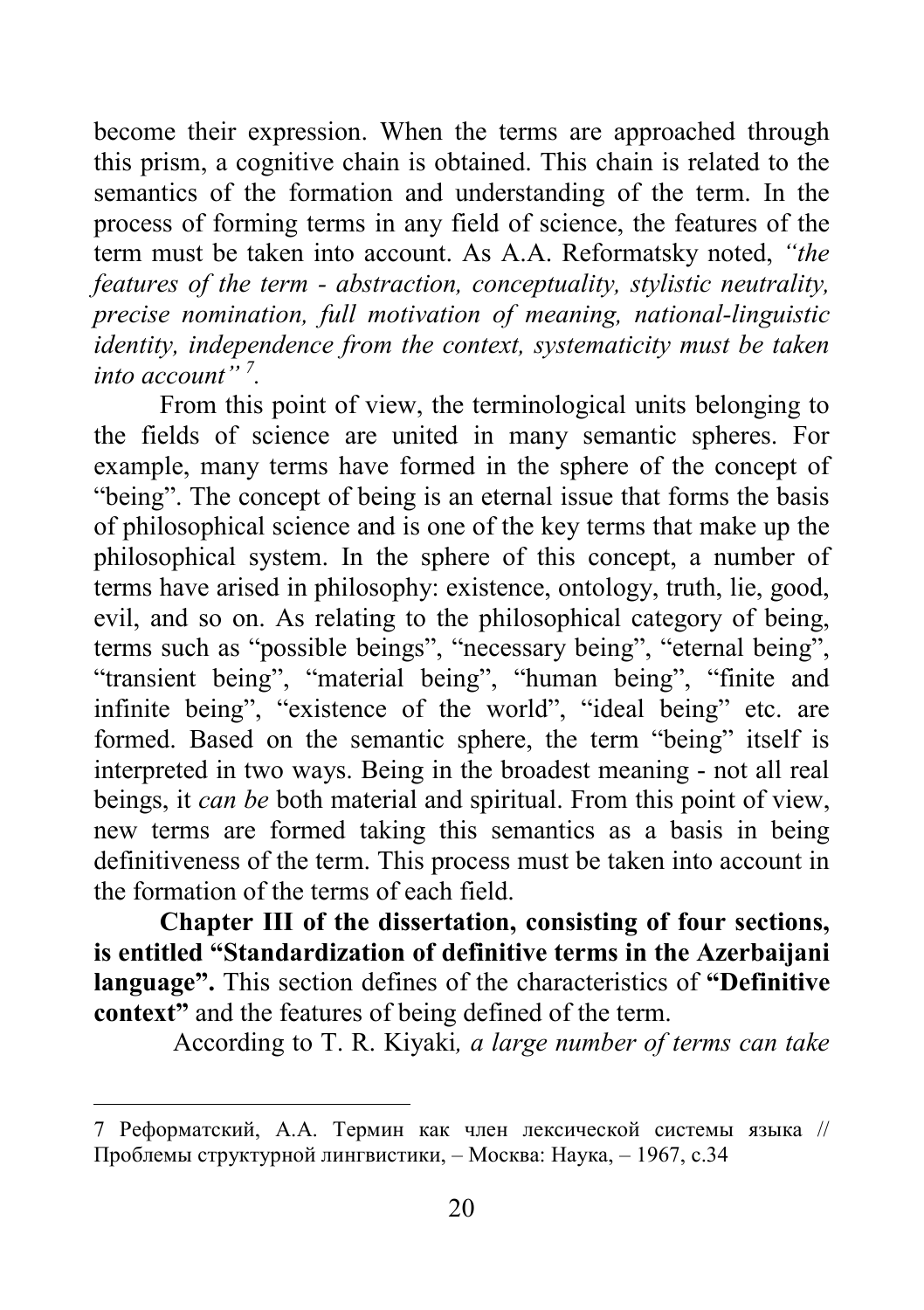*part in a definitive context, and only one of these terminological units can get its determination, i.e. can find its definitive definitiveness. Numerous terms must also be corresponded with the requirement of the new definitive context. This correspondence creates conditions for the sequence of determining the transformation of this or that lexical unit into a term and conditions the need to use of a systematic definitive context[8](#page-20-0) .* "Context" is the main tool in the correct determining of a notion, its transformation into a term. This requires a new designation so that the definitive functions of mentioned terms can also be indicated.

Being designated terminological concepts means defined their content. The definition is given to the term-concept during registering. When definition is given to a concept, it is necessary to select and distinguish a set of features that can define it. When definition is given to a term-concept, sufficient and necessary features (these are the decisive features) are selected. These features, on the one hand, determine the closeness of the this concept with other concepts, on the other hand, distinguish and separate this concept from those close to it.

It is clear that belonging to what field the terms requires to give additional information and transmission. According to G.V. Kolshansky, *"in order to designate of the term, it is necessary to look for the existing features within the context. That context, by its nature, should have a holistic effect and fully reflect the explanation"[9](#page-20-1) .*

According to the researcher, there is no doubt that a word that expresses a basic concept in a definitive context is a term. Designating of the term is, first of all, is related to the concept of field, a number of conditions of this must also be taken into account.

<span id="page-20-0"></span> <sup>8</sup> Кияк, Т.Р. Внутренняя форма, дефиниция, мотированность терминологической и общеупотребительной лексики // Терминологические обеспечение научно-технического прогресса, – Омск: Изд-во ОПИ и ОТИ, –  $1988 - c. 69.$ 

<span id="page-20-1"></span><sup>9</sup> Колшанский, Г.В. Контекстная семантик / Г.В.Колшанский. – Москва: Наука, – 1980. с.27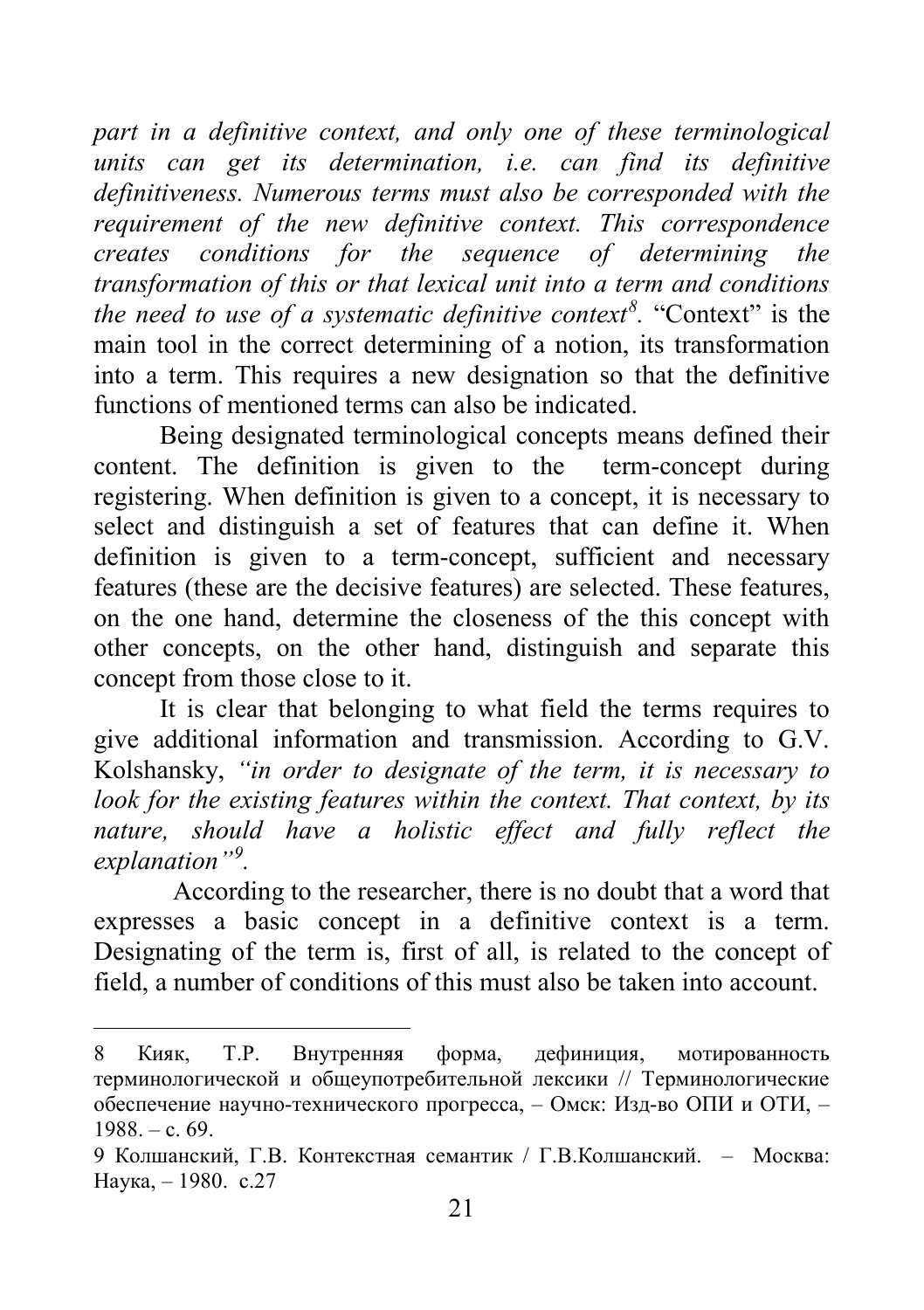The second section of the **third chapter** is called **"Forms of definition in the systematization of definitive terms"**. This section characterizes designating of a concept and giving the definition to the term. It is noted that many forms of definition are due to the fact that it is impossible to define all concepts in the same type of definition. Therefore, different forms of definition are used. Origin features of terms are taken as a basis in genetic definition. This type of definition is most commonly used in physics and geometry. Thus, taking as a basis the formation of the object, the mechanism of construction and the method of forming, the defition is given to it. For example, if how created a cylinder, a cube, and a function, the definition are given to them as the same way as they are created. Close concepts are not used in the genetic definition; In the classical definition, gender and species characteristics are used. The semantic definition is based on the content of the concept, it is defined by describing the object. As a process, gender and gender-specific traits consider key;

*Definition is the concept of the science of logic. Any scientific definition created in the human mind is realized through language. Here the laws of thinking and the laws of language intersect. No concept can be defined without a logical analysis of the concept. Because the definition must have a scientific basis and a logical side. When to want giving a definition to any linguistic category, it is necessary to choose its general and specific features. That is, the differential and integral features of the concept must be the basis of the linguistic definition. This is possible entirely on the basis of the laws of logic[10](#page-21-0)*.

It is clear from the science of logic that the definition should fully cover the main features, qualities, internal content, functional nature of the term. It is determined only the main features belonging to the concepts should be covered in definitions. Therefore, it is expedient to use definitive texts to give a true definition and interpretation of

<span id="page-21-0"></span><sup>10</sup> Babayev, A. Dilçiliyə giriş / A.Babayev. – Bakı: Maarif, – 1992. s.17.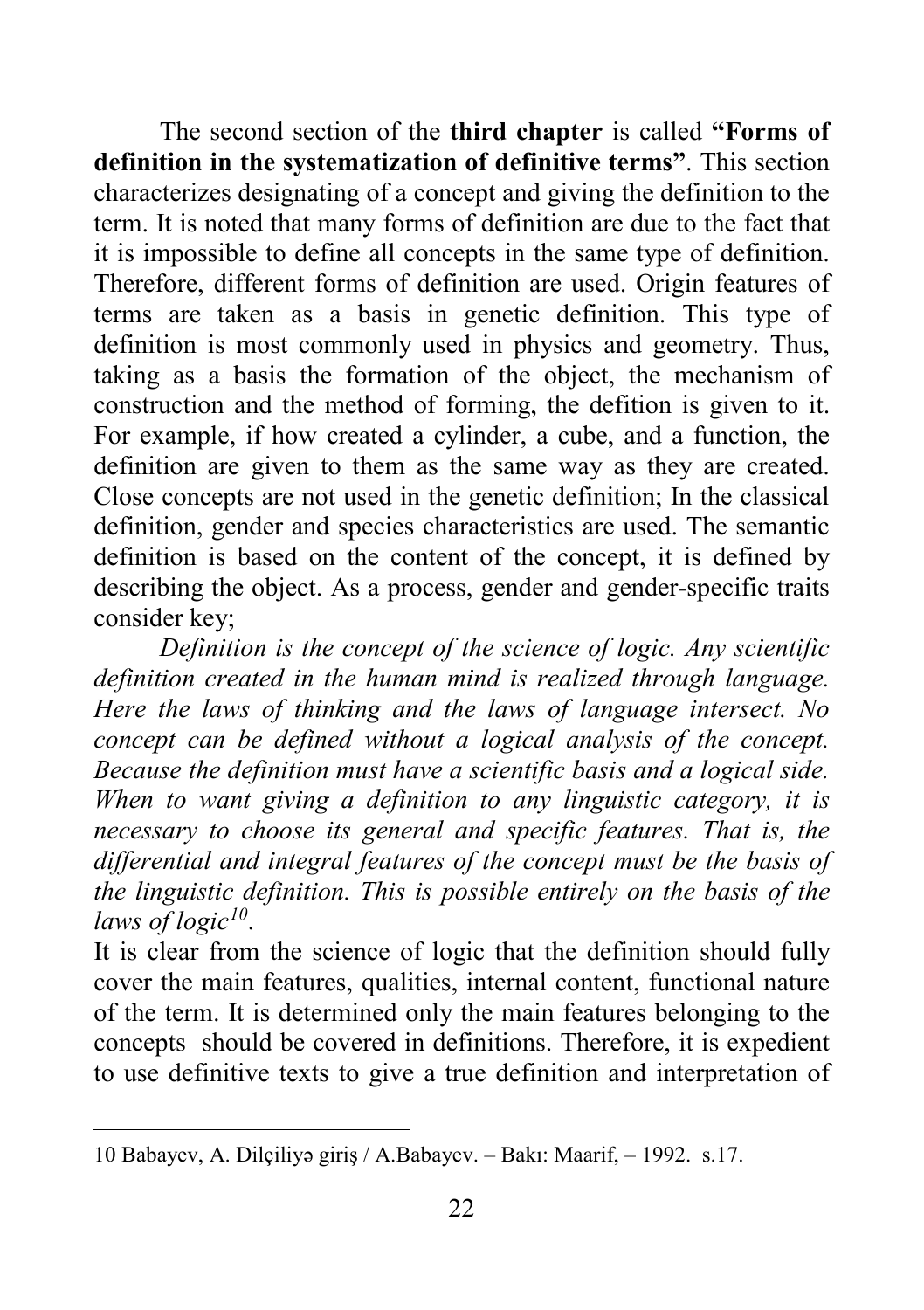concepts and terms relating to various fields.

**The third section** of the third chapter is called **"Criteria of explanation in the process of formation of terms"**. This section analyzes the criteria of explanation that define terms in the process of their formation. It is defined that the following explanation criteria should be taken into account in the formation of terms: Criterion of completeness; Criterion of information; Statistical criterion; Criterion of logical theorems; Criterion of distributiveness;

In the criterion of conceptual completeness, preservation of terminological meaning as a result of the division of the word combination into components is taken as a basis. To do this, being replaced the components with other words, changed the word order, added an additional word to the word combination, and so on methods are used. In the statistical criterion, when the components that make up a term-word combination combined with each other is examined in terms of taking into account the number of parts in term-forming. In the criterion of logical connection, in designating of the concept features, the connection between them takes as a basis.

In the process of term forming, explanations of concepts may be certain and unclear. *That is, "Explanations can be definite and indefinite. In indefinite or axiometic explanations, definitiveness is "circular" because the initial terms define each other in them. Definite definitions can be nominal in relation to objects (realities) when they bring real and new signs to the language, when clarifying already existing ones"[11](#page-22-0)*.

In this case, the criterion of distributiveness should be taken as a basis. In the process of researching specific concepts of language in different fields of science, its derivatives should also be the object of analysis in the texts belonging to each field. For example, **abdominal** (*abdominalis*) – means related to the abdominal cavity. If we choose the words used in the term "abdominal" (in medicine), we get approximately the following line: abdominal actinomycosis,

<span id="page-22-0"></span><sup>11</sup> Городецкий, Б.Ю. К проблеме семантической типологии / Б.Ю.Городецкий. – Москва: Изд. Московского Университета, – 1969. – с.5.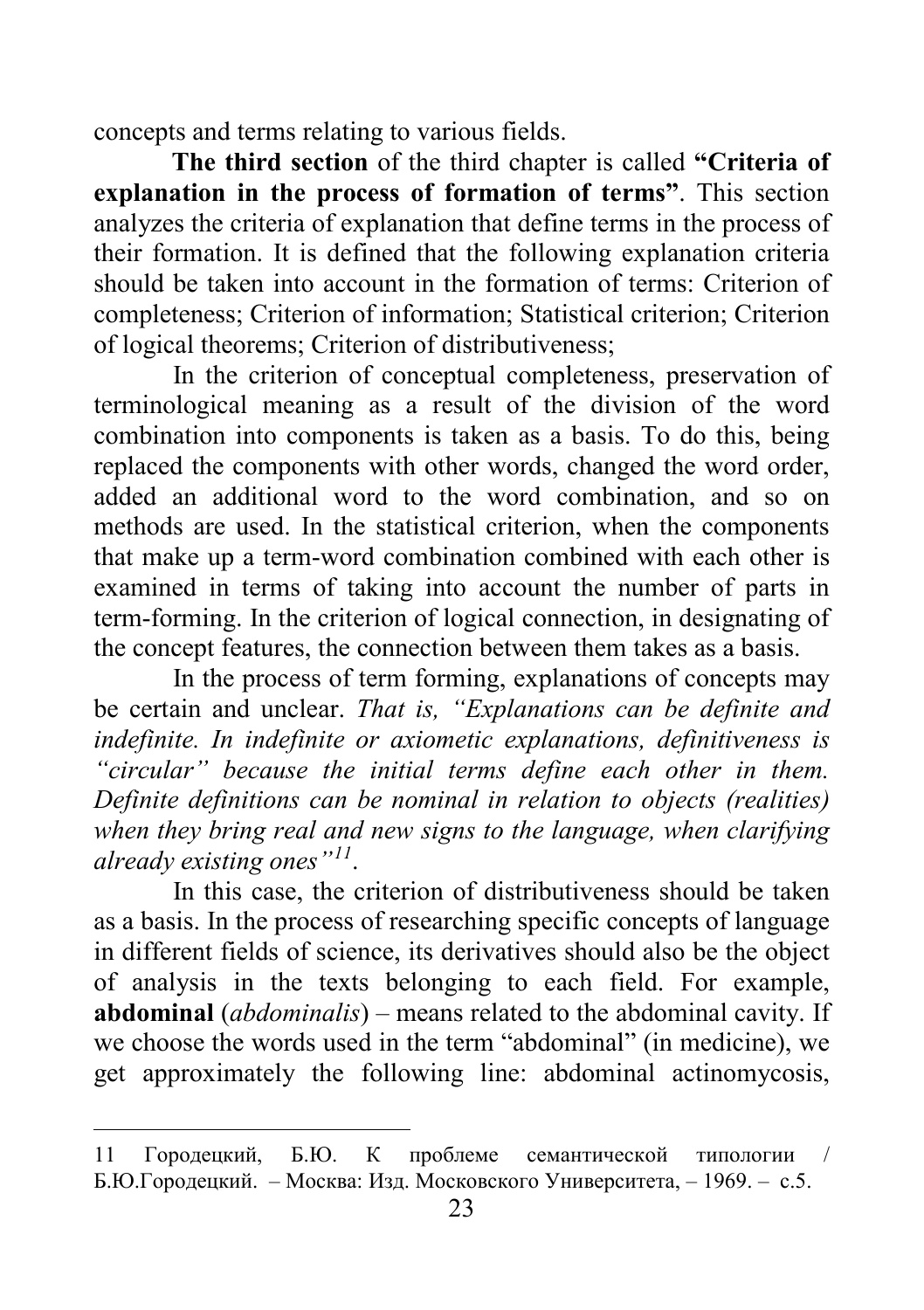abdominal epilepsy, abdominal-epileptic seizures, abdominal migraine, abdominal puncture, abdominal syndrome. The distributive limitation in the use of these lexemes with other words reflects the interrelationship of those words. Therefore, there creates necessity to check being a definitive term of these combinations, as well as it's drawn conclusions about it. Also, the process of being definitive the concept is defined according to logical considerations. These considerations are determined by the criteria of logical theorems. Based on these criteria, the explanation designates what the term is called on the basis of the characteristics of that concept, the meaning of the word becomes clear when it acquires the character of the term.

The fourth section of the third chapter of the dissertation analyzes **"The process of standardization of definitive terms"**. Standardization is the unification of the terminological system. In this case, the regulation is carried out in a certain system and sequence. In this sequence, the selection, grouping, division and designating of definitions of concepts occupy one of the main places. Belonging concepts to the field itself or to close fields are designated.

Concepts are designated between selected categories and their subgroups. In the standardization process, terms-concepts are selected and differentiated based on these categories. M.Ismayilova writes: *"In the process of standardization of terminology, the scientific basis of terminology should be followed. In order for the standardization to be based on the principle of a single classification, first of all, the issues of classification of terminology, terms according to certain features should be clarified, the main features should be selected in order to designate the units included in the relevant category[12](#page-23-0).* The organization of standardization itself requires the unification of terms. As a result of unification, the formation of terminological units is put into a single system, the correct and accurate explanations of terms are designated.

<span id="page-23-0"></span><sup>12</sup> İsmayılova, M. Azərbaycan dili terminologiyasının linqvistik təhlili / M.İsmayılova. – Bakı: Ozan, – 1997. – s.222.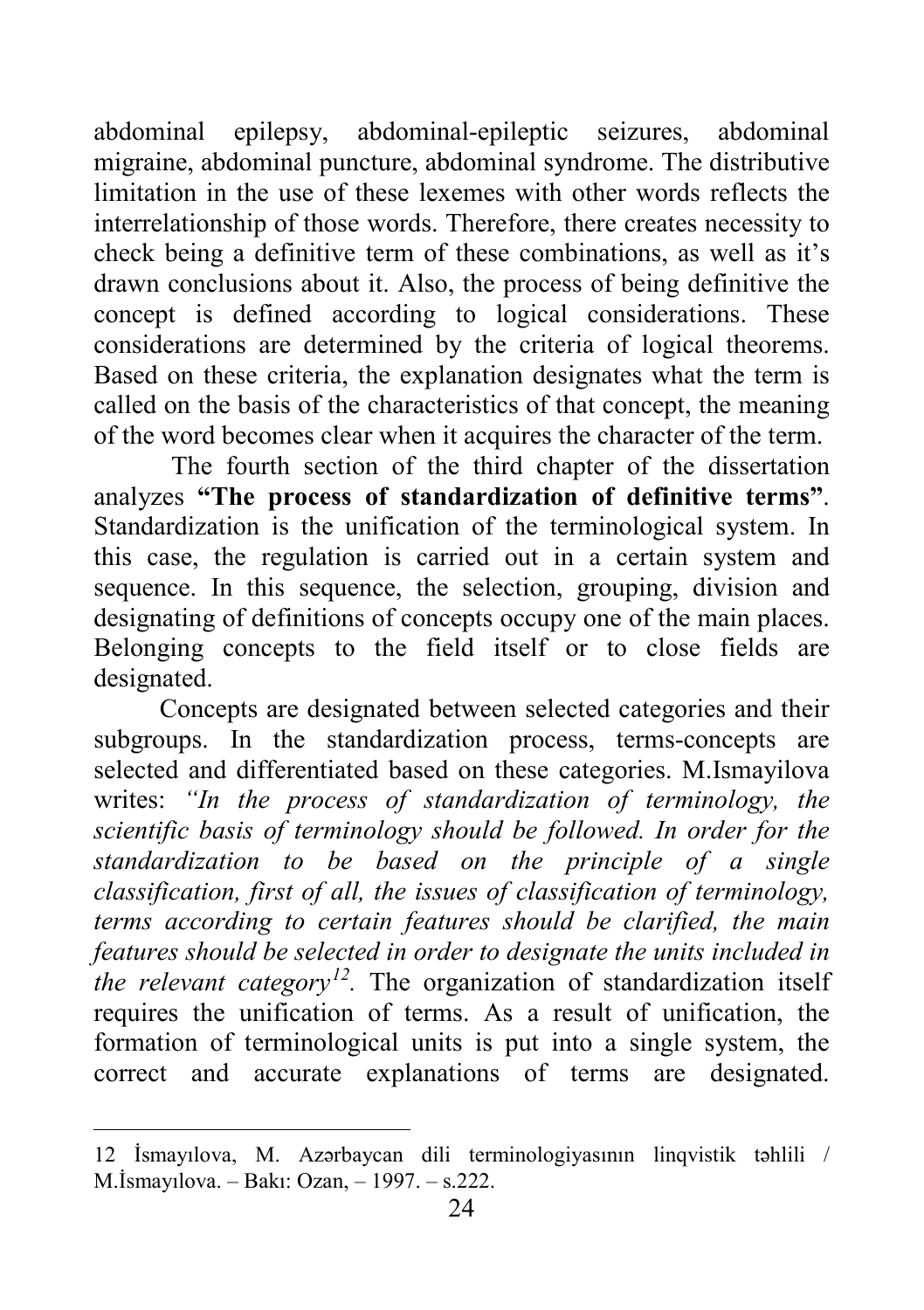Standardization of definitive terms is based on the linguistic regularity of the given interpretations. Definitive terms reflect a synthesis of concept and linguistic meaning.

In definitive terms explanation and definition, of course, act as different concepts. The definition essentially explains and interprets the concept in a more precise and concise way. Therefore, the term definition should be used in relevant terminological dictionaries. In the standardization process, fully designating of terms, or concepts that do not have a complete explanation are also defined. These concepts are defined by additional explanations.

Standardization of scientific and technical terminology conveys both unifying and optimizing character. In this sense, standardized definitive terms must not only meet linguistic requirements, but also logical criteria. This is because the sufficient and necessary features given to definitive terms may differ from each other. These differences, in our opinion, are the effect of subjective factors. In order to eliminate the influence of such factors, in the standardization of terminological units, the definition most often used in explanatory dictionaries or terminological dictionaries, scientific-teaching should be preferred.

In modern times when science and technology is evolving, naming the products that produced, their standardization is one of the most important problems. Dividing the products into groups, subgroups, types and subtypes realized by production facilitiesenterprises in the amount of several million names requires a lot of mental effort. In this regard, standard variants of terms of definitive type must meet the following requirements: linguistic accuracy; conceptual compatibility and precision; differentiality; separation and specialization in the designation and determination of sufficient and necessary features; systematicity, comprehensibility, degree of mastering in language, etc.

Thus, it is demand of time to form a list of standardized definitive terms belonging to each field of science, regulatory documents that designate the sufficient and necessary features. This directs more in-depth research and teaching of that field. The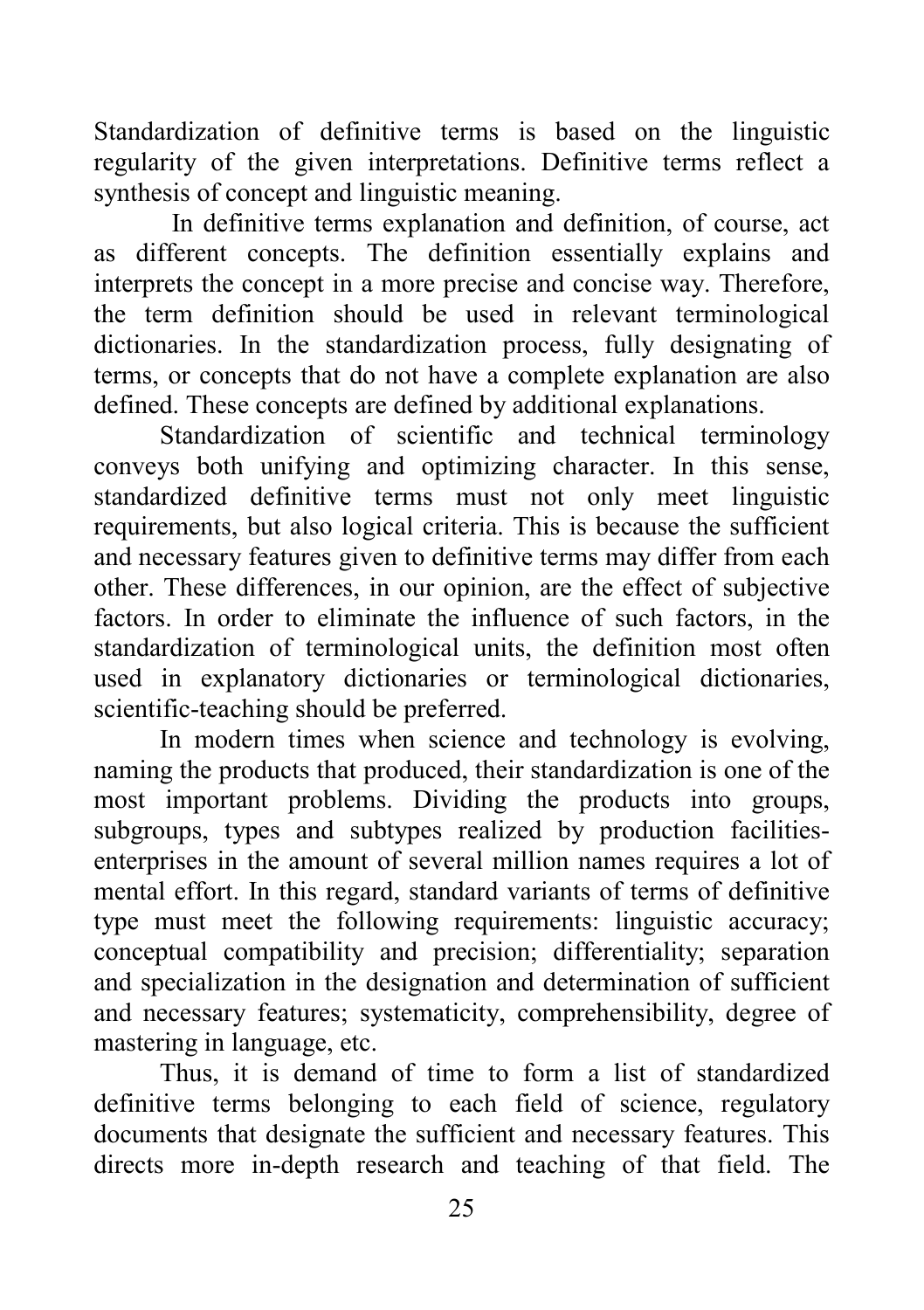standard list of definitive terminological units also includes information on their definition. Being given the definition of the term is mandatory in the standard document. The term becomes already definitive in the definition part of standard. The accuracy and completeness of the definition is of special importance in dictionary articles aimed at standardization in terminological dictionaries. Here occurs two types of explanation – explanation of term and of concept, and the analogy case for them is that they overlap.

**The results obtained during the research process can be summarized as follows:**

1. The study of definitive terms shows that they are studied at the junction of both sciences, as a category belonging to both logic and linguistics. Thus, if a concept is a generalized reflection of an object in the human mind, the sound structure of the word reflects that object. The term is related to the concept in terms of meaning and content. Because the sound structure of any term is related to the meaning that acquired in the process of historical development of the language. For this reason, meaning is taken as a basis in definitive terms.

2. On the basis of the formation of definitive terms reflecting the necessary and sufficient features of the concept, having a structure that preserving them in it, stands important conditions such as becoming semantic term on the basis of the language's own words, borrowing the terms, calqueing from other languages and term-forming by grammatical methods. The process of emergence, formation of definitive terms in the Azerbaijani language is related to certain regularities. This regularity is characterized by being able to find the exact status of the concept. Research shows that in order to designate the definitive features of the term, it is necessary to take into account the following main features: the term expresses a specific concept; the term is used in specific areas; the definition given to the concept in the term should not contradict the rules.

3.The feature of explanation of the term is absolute. The totality of necessary features of an object named in the definitive size, can find its expression in the term. Necessary and sufficient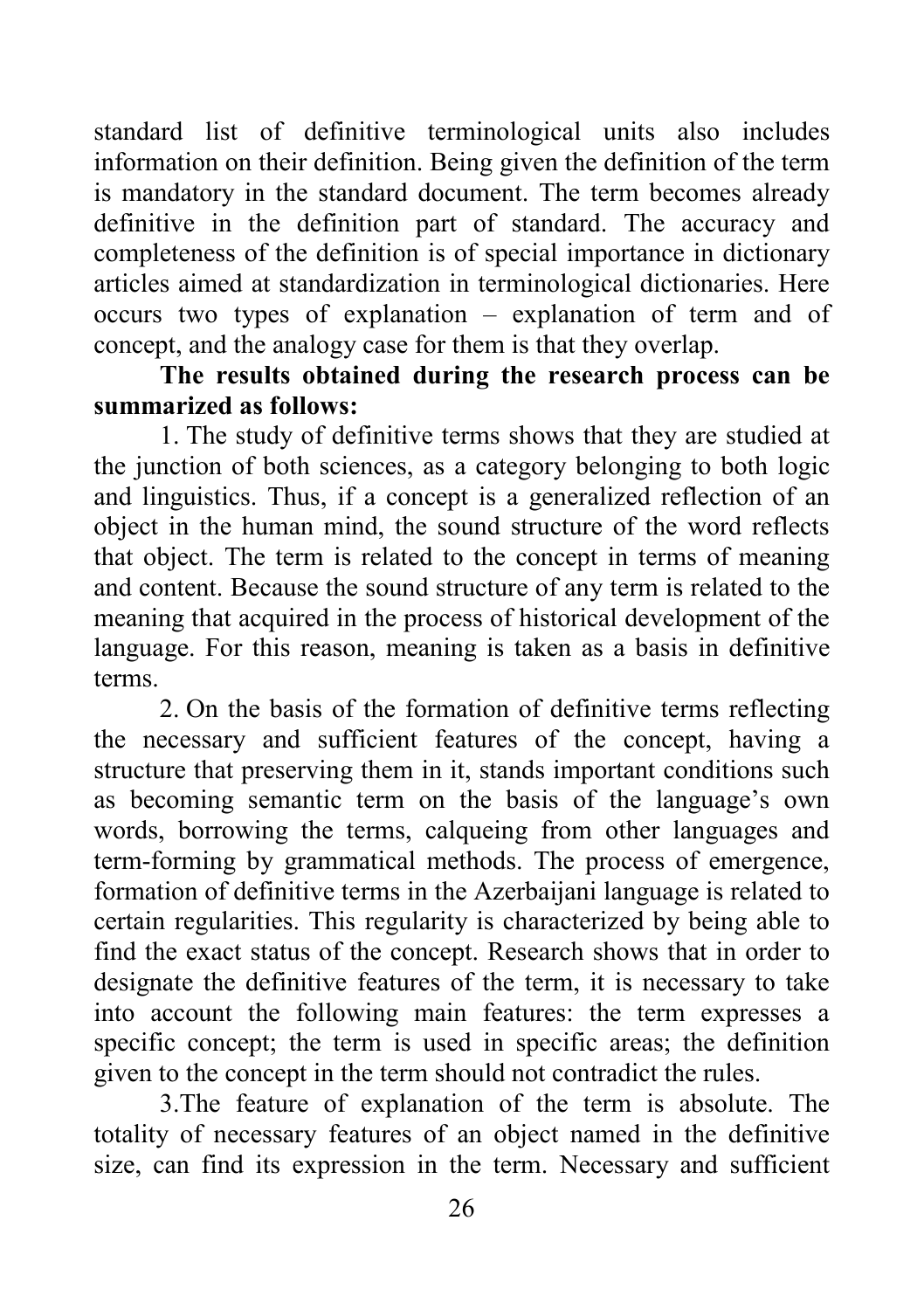features are defined within these features and manifest in the phonetic layer of the terminological unit.

4. Like all objects of reality, it is natural that definitive terms, which have a special place in the lexical-semantic system of language, consist of a unity of content and form. That is, in definitive terms, content is not imagined separately from the form. Definitive terms observed in different forms express concepts relating to different fields of reality.

5. Definitive terms in the fields they covering correspond to the lexical-grammatical criteria of the language, expressing logicallylinguistically specific concepts that precisely formed. In this case, the following features have been identified in connection with the explanation of the term: the definitive aspect of the term is related to the concept it expresses; the term contains the most necessary and sufficient features of the concept; a new aspect manifesting itself in definitive terms is realized in its logical sems; the semantics of the term are concisely reflected in its definition.

6. Due to the explanation of the concept, there may happen a change in the semantics of the terminological unit. The change of meaning here is due to the change of explanation. Definitive terms are distinguished in the terminological system by their accuracy, and in such terms the feature of denoting specialized meaning is stronger.

7. Results relating to the definitive definition of the term must meet a number of requirements. These are determined as follows: The most important features that distinguish the concept from other notions should be selected; Definitions that designating concept should be concrete; The definition should be systematic, i.e. it should allow to determine the place of the concept in the system of field concepts; Repetition should not be allowed in the definition; Notions and non-standard words and terms should not be used in the definition; The definition must meet the norms of the language; The definition should not be replaced by a descriptive explanation.

8. Terms provide an interpretation of the content of the relevant concepts in order to gain a definition in direct agreement with the system of concepts expressed in the process of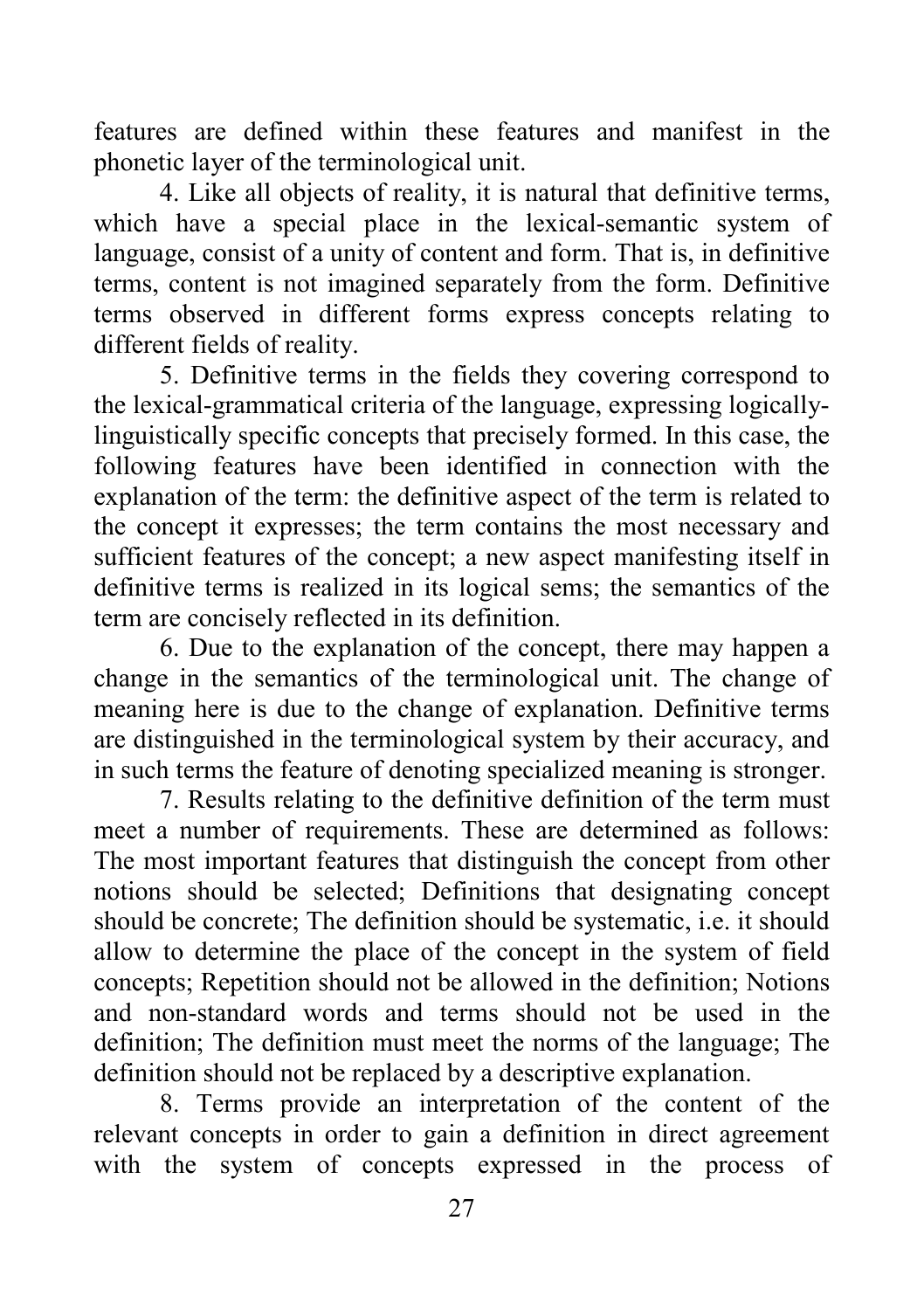definitiveness, and fix it within a certain framework. Therefore, taking a special designation, terms that having explanation are free from dependence on the text.

9. Terminological unit specializes in the terminology of a certain field. There can be no term out of the terminology of that field. The context which gives the term's designation is its explanation. Explanation can be established on the basis of eludication, and interpretation on the basis of concepts of the field. Explanation does not only designate the concept one-sidedly. Explanation also defines the boundaries between concepts.

10. In naming and designating terms, their characteristic features, explanation are determined on the basis of accepted criteria. The explanation attracts attention with its versatility in exact and social sciences. Definitiveness is being designated of the content and essence of a concept. These criteria condition to being accepted of the main features of the term in differentiating the concept. Explanation and definition in definitive terms, of course, act as different concepts. Definition manifests itself as a type of explanation. The definition essentially explains and interprets the concept in a more precise and concise way.

11. It is clear from the research that the standard variants of definitive terms should meet such requirements as accuracy, compatibility of concept and precision, differentiality, designating and defining of sufficient and necessary features, separation and specialization, systematicity, comprehensibility etc. In connection with the definitive terms, realizing in depth the issues of adaptation of the terminology of the Azerbaijani language to the standards can determine the development of the relevant field of science. There is a need to increase research on the unification and standardization of definitive terms on different fields of science, which creates conditions for a comprehensive study of the definitive type of terminological units.

12. Forming a list of standardized and normalized definitive terms for each field of science, regulatory documents defining sufficient and necessary features is important to regulate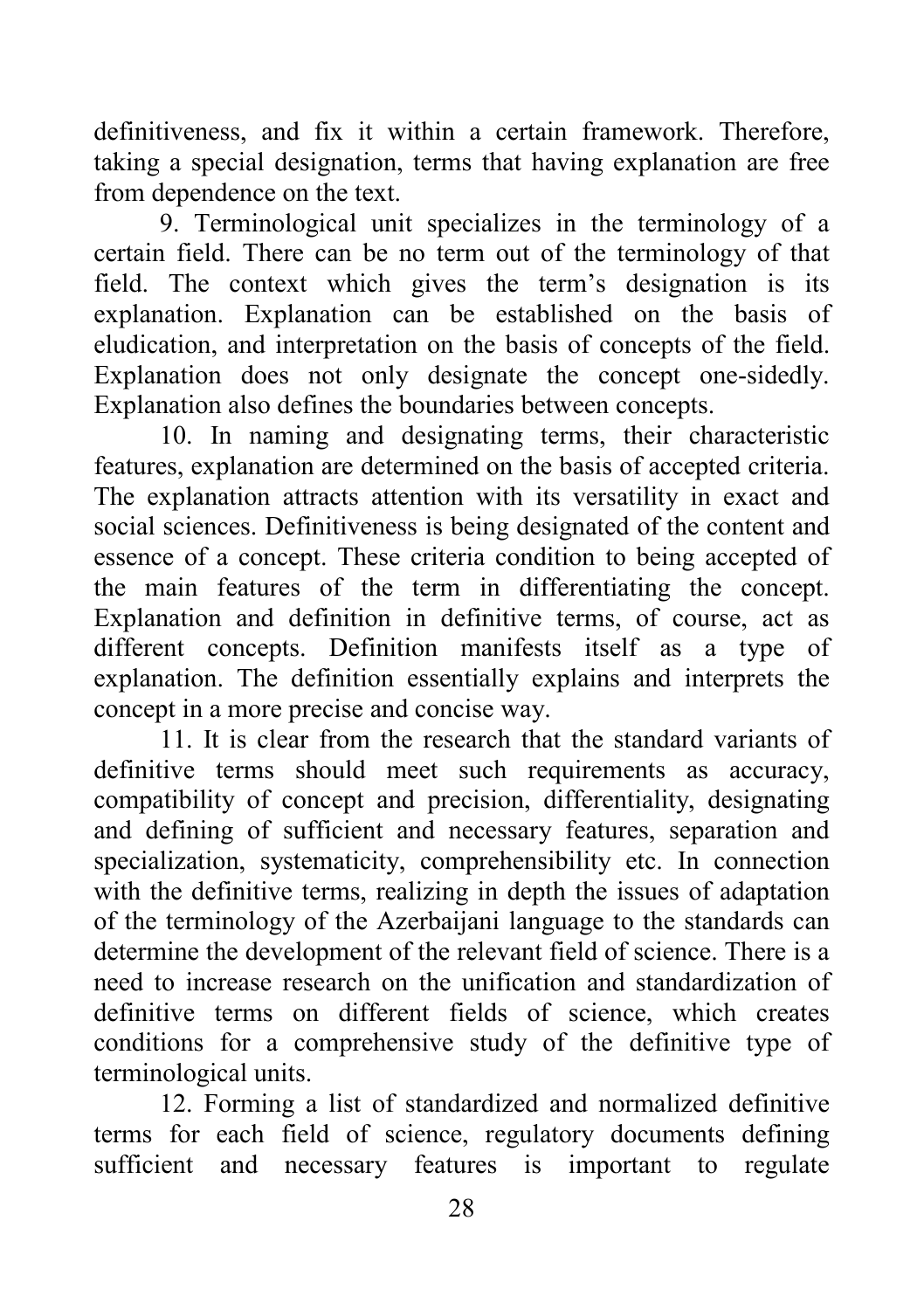terminology. In the process of standardization, the accuracy and completeness of the explanation of the term must be clarified. The accuracy and completeness of the explanation should convey particular importance in dictionary articles conveying with the aim of standardization in terminological dictionaries.

**The main content and provisions of the dissertation are reflected in the following scientific articles of the author:**

1. Definitiv terminlərdə forma və məzmun // Terminologiya məsələləri, – Bakı: Elm, – 2004, – s. 146-150.

2. Definitiv terminlərin struktur təhlili // Elmi axtarışlar, – 2006. XXVII, – s. 92-94.

3. İqtisadi terminologiyada definitivlik // Terminologiya məsələləri, – Bakı: Elm, – 2007, – s. 186-190.

4. Azərbaycan dilində definitiv terminlər standartlaşdırma obyekti kimi // Terminologiya məsələləri, – Bakı: Elm, – 2008, – s. 171-178.

5. Terminin funksiyaları və definitiv kontekst məsələləri // Elmi axtarışlar, – 2008. № 1 (02), – s. 95-100.

6. Definisiya və onun tipləri // Dil və ədəbiyyat, – 2008. №2  $(62)$ , – s. 35-38.

7. Azərbaycan dilində definitiv terminlərin yaranma mənbələri və üsulları // Dil və ədəbiyyat,  $-2008$ .  $\mathbb{N} \times 4$  (64),  $-$  s. 18-20.

8. Azərbaycan dilində definitiv terminlərdə məna və məfhum arasında münasibət // Terminologiya məsələləri, – Bakı: Elm, – 2009, – s. 146-149.

9. Definitiv terimlerin kavramla ilişkisi // TURAN. Stratejik Araştırmalar Merkezi. Uluslararası Bilimsel Hakemli Mevsimlik Dergi, – 2009. Sayı: 2. İlkbahar Dönemi, – s. 54-58.

10. Terminlərin yaranma prosesində definisiya kriteriyaları // Terminologiya məsələləri, – 2016. № 2, – s. 126-133.

11. Definitiv sahə anlayışı. Sahə terminologiyasında definitivlik // "Müasir türkologiya: dünən, bu gün, sabah (problemlər və perspektivlər)". I Türkoloji Qurultayın 90 illik yubileyinə həsr olunmuş Respublika elmi konfransının materialları, – Bakı: – 28 dekabr,  $-2016$ ,  $- s. 116-118$ .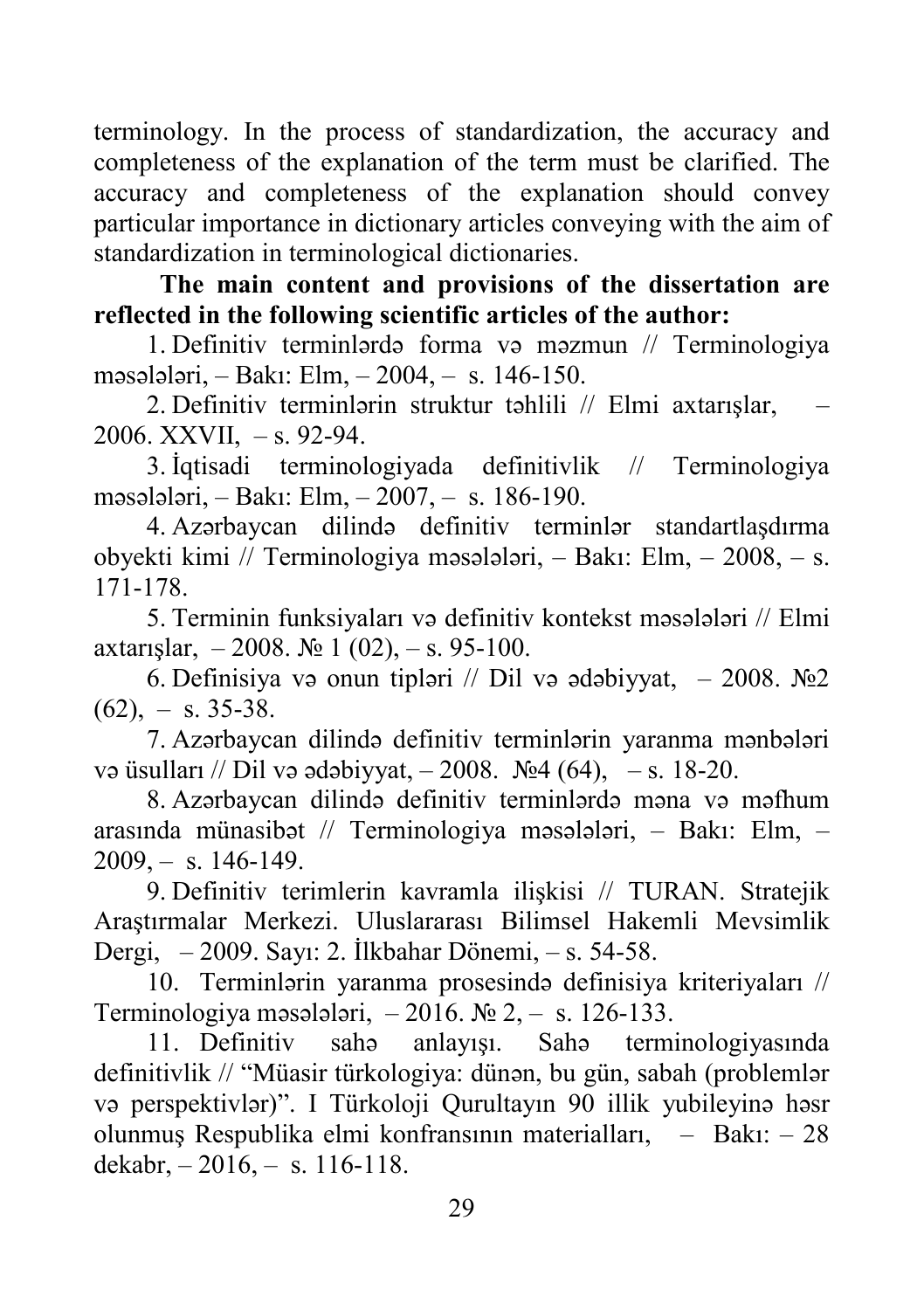12. Разъяснение особенностей дефинитивных терминов // Мова i культурa, – 2017. Вып. 20. Том I (186), – с. 214-218.

13. Формы определения в систематизации дефинитивных терминов // Фiлологiчнi науки: сучаснi тенденцii та фактори розвитку». Мiжнародна науково-практична конференцiя, – Одеса: 24-25 сiчня – 2020, – с.92-94

14. Definitiv terminlərin semantik sferaları. Azərbaycan Respublikası Təhsil Nazirliyi. Sumqayıt Dövlət Universiteti. Türkiyə Cümhuriyyəti Hacettepe Universiteti. TÜRK DİLLƏRİNİN və ƏDƏBİYYATININ TƏDQİQİ və TƏDRİSİNİN AKTUAL PROBLEMLƏRİ. Beynəlxalq konfrans (20-21 may 2021-ci il). Birinci Türkoloji Qurultayın 95 illik yubileyinə həsr edilir. Sumqayıt − 2021. Təşkilat komitəsi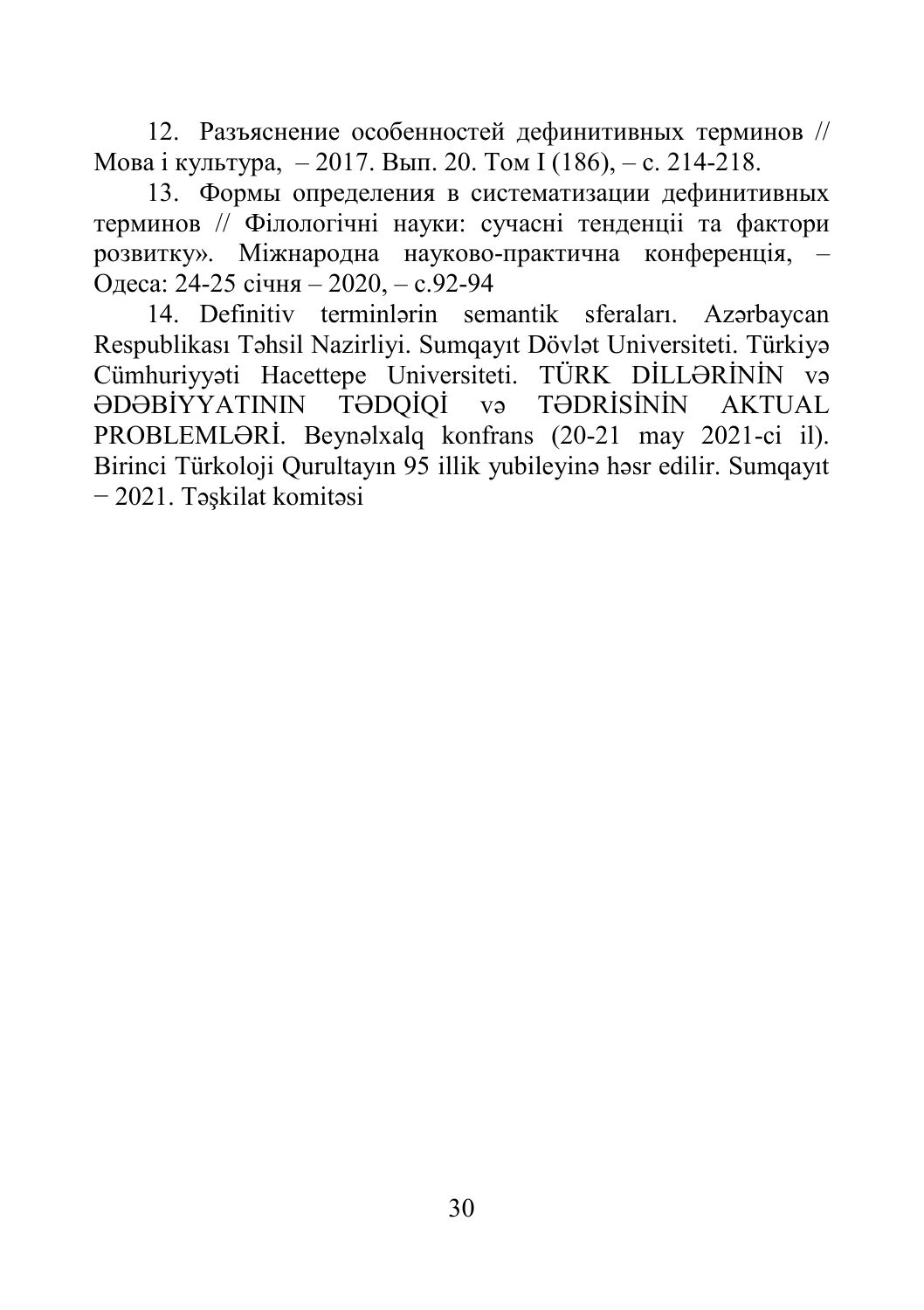The defense will be held on the  $28$  june  $2022$  in  $13^{00}$  at the meeting of the Dissertation council – ED 1.06 of Supreme Attestation Commission under the President of the Republic of Azerbaijan operating at Azerbaijan National Academy of Sciences, the Institute of Linguistics named after Nasimi.

**Address:** Baku, AZ 1143, The avenue H. Javid 115, V floor, ANAS, The Institute of Linguistics named after Nasimi.

Dissertation is accessible at the Library of Azerbaijan National Academy of Sciences, The Institute of Linguistics named after Nasimi.

Electronic versions of dissertation and its abstract are available on the official website of the Institute of Linguistics named after Nasimi, Azerbaijan National Academy of Sciences.

Abstract was sent to the required addresses on 27 may in 2022

31